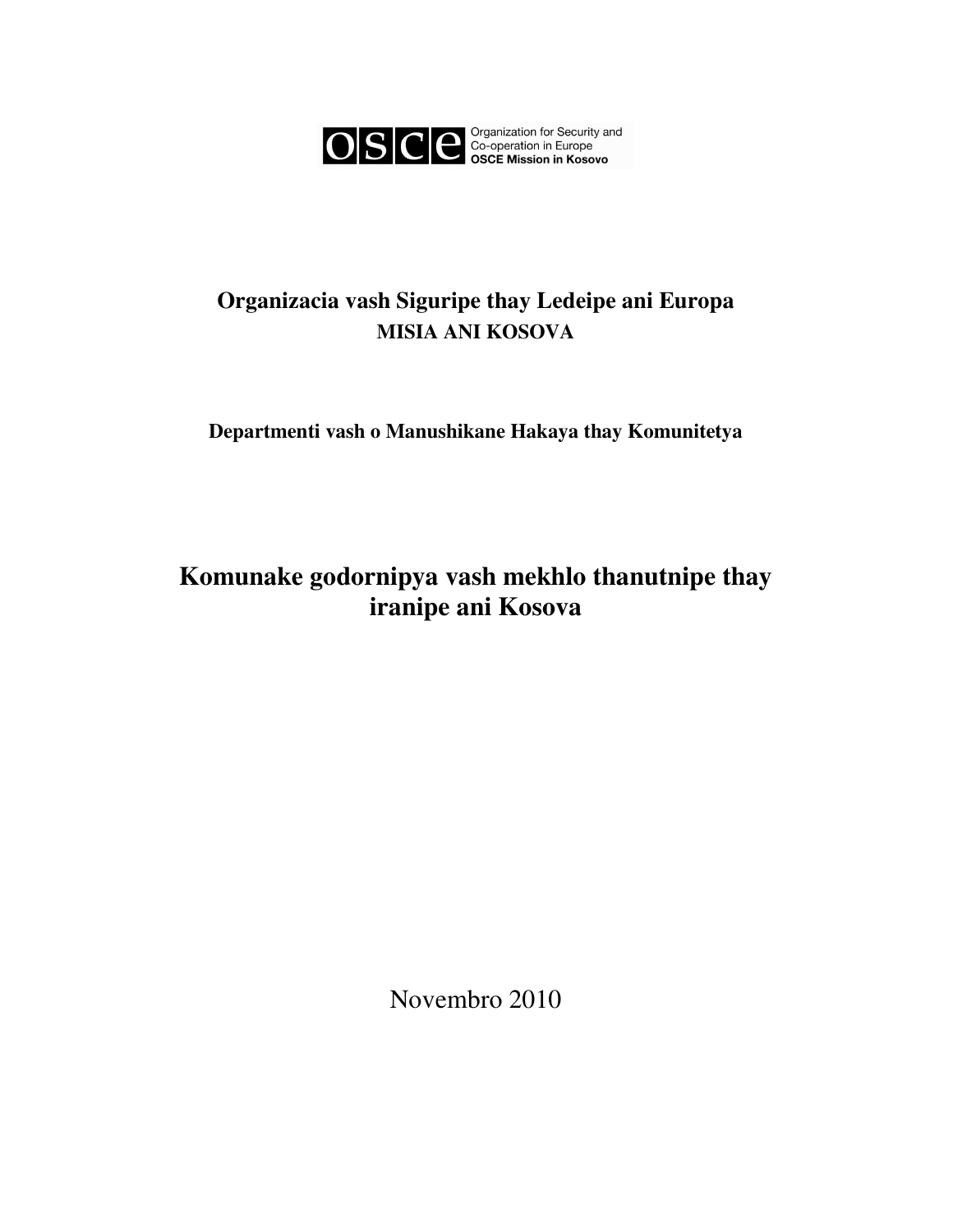# **TABELA E ANDRIPESKI**

| 3. KOMUNAKE GODORNIPYA VASH MEKHLO THANUTNIPE THAY                                                      |
|---------------------------------------------------------------------------------------------------------|
|                                                                                                         |
| 3.2 Komunake azhutipeske aktivitetya vash o mekhle thanutne thay irande11                               |
| 4. SFIDE KOLENCAR ARAKHLONA O GODORNE KOMUNE ANO<br><b>MANGIPYA E MEKHLE THAMUTNENGO THAY IRANDE 19</b> |
|                                                                                                         |
|                                                                                                         |
| PHERIPE I: Keripe thay miratipe e komunake strategiengo vash iranipe  26                                |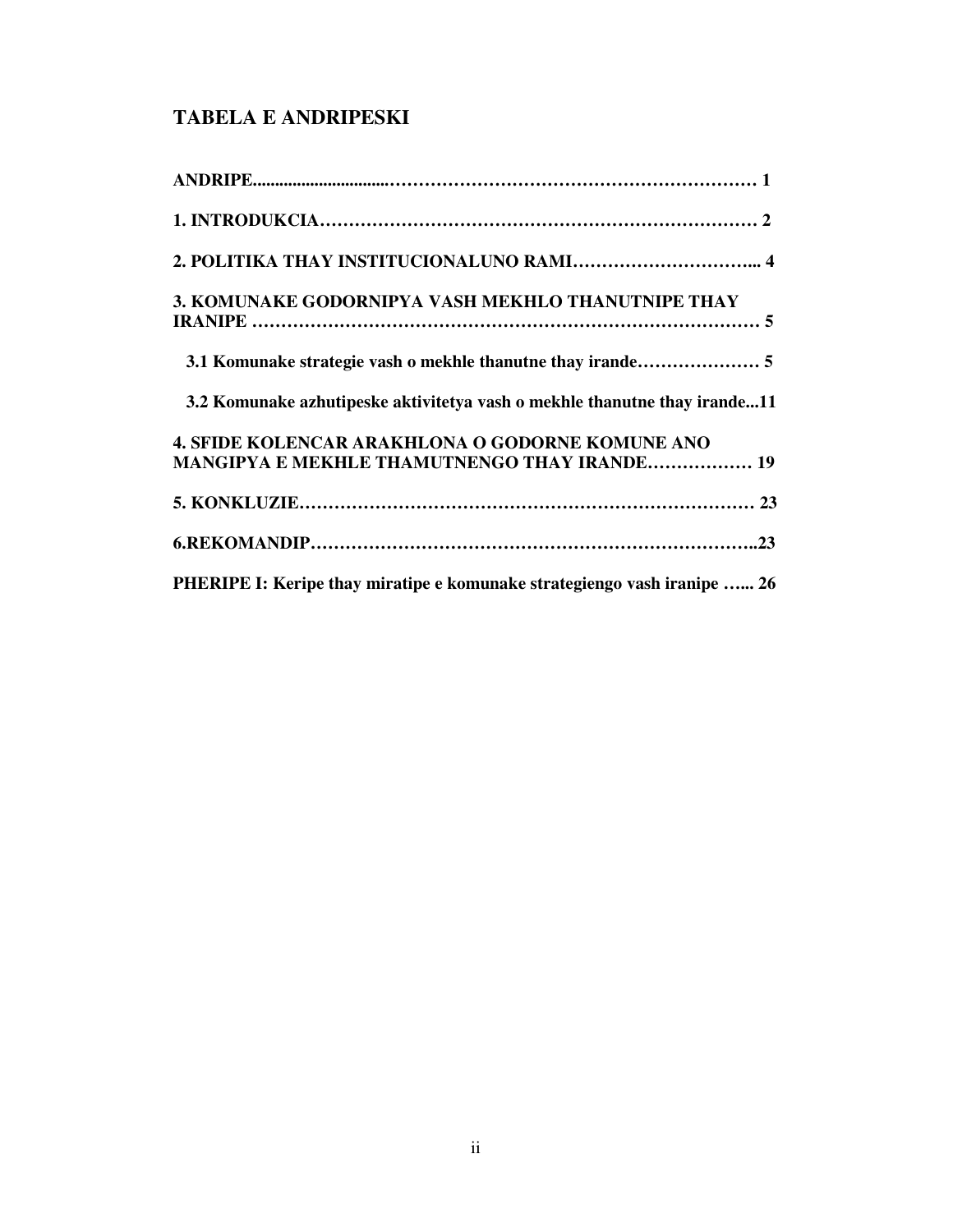# **ANDRIPE**

-

Akava raporti dikhlarela o progresi kerdo kotar o Kosovake komune vash te jamainen ani efektivuni qhand o phiravipe e strategiengo, poltikengo thay e programyengo vash o mekhle thenutne thay o irame ano phanglipe e normativune kuadreya thay politika vash iranipe thay garavipe thay promovipe e komunitetyenge hakayengo. Ov vi yekhatar identifikinela thay analizinela o sherune sfide sherunipeya angloaqhavipe e komunale instituciengo vash keripe e may but efektivune azhutipesko vash o mekhle thenutne thay o irame.<sup>1</sup> O raporti astarela o periodi kotar o Yanuaro 2009 ji pe Yuno 2010. O prezentime arakhipya siton bazirime pe regularune aktivitetya kotar e Organizacia vash Siguripe thay Ledeipe ani Evropa Misia ani Kosova (OSCE) ani umal e promovipesko thay garavipesko e komunitetyenge hakayengo thay kotorleipe e na buderune komunitetyengo ano publikuno jivdipe.<sup>2</sup>

O raporti arakhla kay, ini kay o komune manglargyona te keren thay te implementinen o bershune politike thay strategie mekhindoy olenge te len godornipe vash iranipe thay reintegripeske aktivitetya, o kerdo anglipe ano pheripe olenge obligipyengo sine samatredimo thay na yekhuno. May hari desar ekvash e komunengo ani Kosova jamaisale thay miratisale komunake strategie vash iranipe ano 2009. Ano anglune shov maseka e 2010, numay enya komune aprovinde o strategie vash te phiraven piri buti ano iranipe thay reintegripe. Kote o komunalune strategie miratisale, buti ver on phiravdile numay ano nesave kotora. Nesave komune kerde konsiderimo tentipe ano phikoipe e iranipeske thay o savahtuno alosaripe vash o mekhle thanutne. Kote sine o suksesune proyektya vash o iranipe thay reintegripe ano komune, on may but phiravdile thay financisale kotar e Minsitria vash o Komunitetya thay Iranipe thay mashkarthemutne organizacie, ini kay o komune siton vasne ano siguripe e suksesesko e proyektengo thay te phikoinen thay te pheren e buti ani olengi godornipeski zona.

O dikhle sfide kotar o OSCE ano jamaipe thay phiravipe e efektivune poltikengo, strategiengo thay programyengo vash o mekhle thanutne thay o irande ano lokaluno niveli siton buderi. Akala astarena o kishlo angazhipe e poltikako vash iranipe kotar o mangle sevalutne, na qalarno planifikipe thay phiravipe e financialune resursyengo, o nanipe e koordinipesko thay ledeipesko mashkar o institucie e centralune thay lokalune nivelesko, thay samatrediumo kapaciteti vash o keripe e politikengo, planifikipe e proyektengo thay phiravipe e proyektengo ano lokaluno niveli. Yaver aqhavipya, sar o samatredimo akcesi ani ilaka, nanipe e ekonomikune shaipyengo, thay pharipya ano akcesi ano sastipeske sevaluipya, socialuni asistencia thay shaipya vash skoluipe siton sasavipeya vasne vash odola personya leindoy pe dikhipe o iranipe thay lokaluno reintegripe, thay, sar ayekha, musay te adresingyol ani efektivuni qhand kotar o Komune vash o ledeipe e interesime rigencar ano centraluno thay lokaluno niveli.

<sup>1</sup> Akava raporti fokusingyola ano volontaruno iranipe thay reintegripe thay na dengyola nota vash o sfide kola iklona kotar yekh gendo ano bayripe e personyengo irande zoreya ani Kosova kotar o trinto thema (may but Disyorigune Evropake Thema). Pashe akaleske, o sfide kolencar arakhlona o komune ano godornipe vash o mangipya e volontarune irande manushengo siton sasavipeya vasne vash reintegripe e manushengo irande zoreya.

<sup>2</sup> Vash o res akale raportesko, na buderune komunitetya siton savore odola komunitetya kay kerena yekh numerikuno minoriteti ano komunaluno niveli ani Kosova.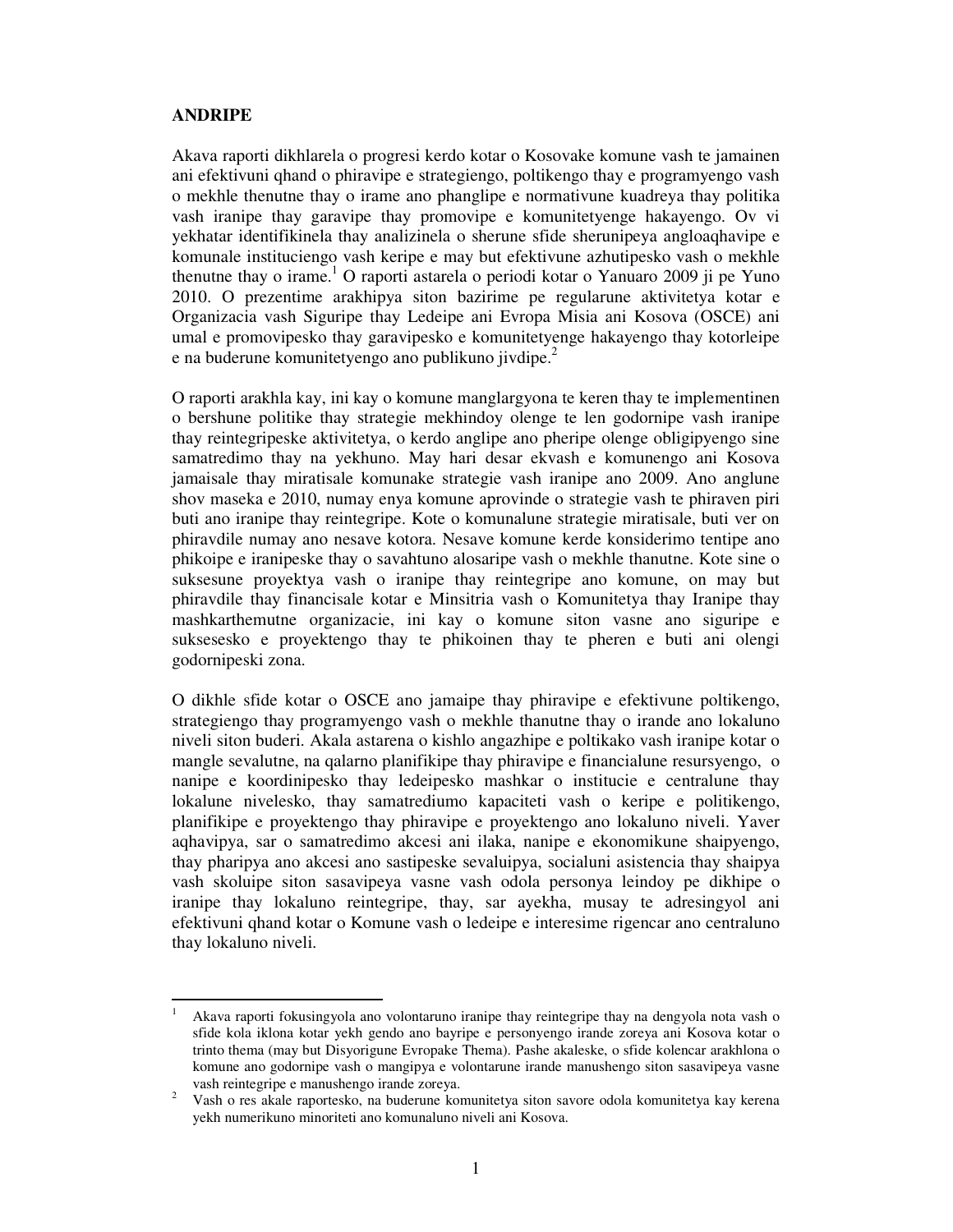Akava raporti riafirminla o bahamutni rola e komunengo ano kreiripe e favoryune kondiciengo vash iranipe thay stabiliteti e komunitetesko ano lokaluno niveli thay kerela o rekomandipya ano komune, centralune institucie thay mashkarthemutne yekhipeske vash te inkurainen ayekha kondicie. Isi yekh mangipe vash o efektivuno kotorleipe, koordinipe thay yaveripe e informaciengo mashkar o interesime riga ano centraluno thay lokaluno niveli ano savore faze e planifikipeske thay phiravipe e komunalune politikengo, strategie thay proyektya vash o mekhle thanutne thay o irande, vash o zorakeripe e institucionbalune mekanizmyengo thay e kapacitetyengo vash te treterinen o mangipya e mekhle thanutnengo/strategiengo thay e programyengo vash phikoipe e iranipeske vay aver alosaripya kola siton savahtune vash o mekhle thenutne/irande.

#### **1. INTRODUKCIA**

-

Buderi desar dersh bersh palo konflikti ani Kosova nanipe yekhe zorale alosaripesko vash yekh konsiderimo kotor pashe 220,000 nashle manusha thay mekhle thanutne kotar e Kosova lungyarela te ovel yekh bari sfida vash o savore interesime. 4 Sar si pe Yekhune Themyengo Uqo Komisioneri vash o Nashle Manusha (UNHCR), numay pashe 21,000 personya kola siton kotar o na buderune komunitetya ani volonteryuni qhand irandile kotar o andruno mekhlo thanutnipe thay avruno ano regioni sar kotar o bersh 2000.<sup>5</sup> Kotar o bersh 2008 dikhlilo yekh konsiderimo peripe e volontarune iranipesko, o iranipesko procesi bayrilo ano gendo kay bayrola e mekhle thanutnengo kay irangyona ano 2009 thay ano anglune maseka e  $2010$ <sup>6</sup> Pashe akaleske, biumlavdo kotar o zorale publikune deklaracie e Kosovake instituciengo ano phikoipe e iranipesko thay o tentipe e Srbiako vash te identifikinel thay te registrinel e mekhle thanutnen kola siton interesime vash te iranenpe ani Kosova, savahtuno iranipe thay reintegripe e na buderune komuinitetyengo, may but Kosovake Srbya, Roma, Ashkalie thay Egipqanyuno komuniteti, aqhola problematikuno. Sherune aqhavipya vash o sahastardo iranipe thay reintegripe astarena: o nanipe e butyaripesko thay e socio ekonomikune shaipyengo, samatredimo akcesi ano publikune sevaluipya, beshipasko thay ilakako hako sar alosarde sure thay, ani yekh umal, darakeripya vash siguripe thay o tromalo phiripesko samatredipe.

Kosovake centralune thay lokalune institucie siton savaht may godorne vash o menajipe e iranipeske procesesko thay reintegripesko e nashle manushengo thay e mekhle thenutnengo thay vash te sigurinen olengo garavipe thay azhutipe. Sar kotar o 2006 bersh, buderi funkciye kola kerdile may angle kotar o mashkarthemutne

<sup>3</sup> Buderi Kosovake Srbya thay aver na Albanyyune komunitetyenge jene.

<sup>4</sup> Sar si pe UNHCR pashe 205,000 personya kola siton e Kosovatar siton ani centraluni Srbia, numay pashe 11,000 arakhlona ano Montenegro thay 1,500 ani Yekhvahtuni Yugoslaviaki Republika e Makedoniaki (UNHCR Dikhlarela e Nashle Manushen pandar rodena alosaripe ano Ratyo Disyoriguni Europa – Sar ano 30 Septembro 2010). Ano pheripe, o gendo e mekhle thanutnengo andar e Kosova sito 19,000 (UNHCR Ofisi e Sheruna Misianko Prishtina Statistikuno Dikhlaripe – Laqhardo ano agor e Oktobresko 2010).

<sup>5</sup> UNHCR Ofisi e Sheruna Misiako Prishtina Statistikuno Dikhlaripe – Laqhardo ano agor e Yunesko 2010.

<sup>6</sup> O bersh 2009 dikhlargya o iranipe e 1,153 personyengo e na buderune komunitetyengo (leindoy kotor 439 Kosovake Srbya, 214 Kosovake Roma, 281 Kosovake Ashkalie thay Egipqanya, 43 Boshnyakya, 90 Goranya thay 86 Albanya ani minoritetyengi situacia ano komunako niveli) sar si pe komparacia e 679 ano 2008 thay 1,816 ano 2007. Pe dikhlaripe, 1,757 mekhle thanutne volontaryune irandile ano pere khera mashkar o Yanuari thay Oktobri 2010 (UNHCR Ofisi e Sheruna Misiako ani Prishtina Statistikuno Dikhlaripe – Laqharipe pe agor e Oktobresko 2010).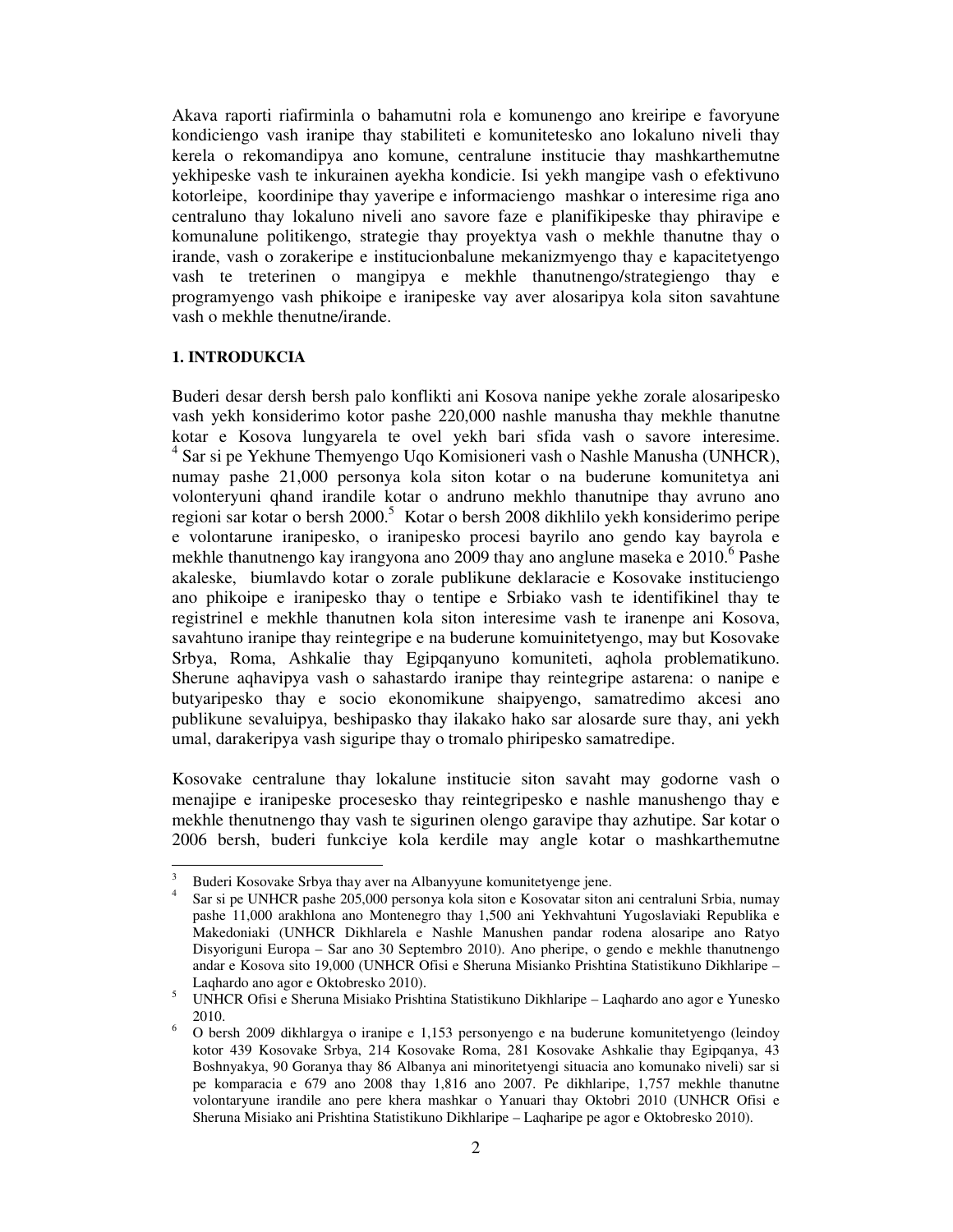organizacie, leindoy kotor o keripe e politikengo, o qhivipe e standaryengo, koordinipe thay phiravipe e asistencake proyektengo, sine dende gradual ano thanutne institucie.<sup>7</sup> Kosovako Guvernipe, ano tang ledeipe e mashkarthemutne komuniteteya, dengya respodipe akala sfidake zorakarindoy o strategie thay o politike direkt e personyenge mekhle thanutne thay irame kotar, sar si pe misal, lokhyaripe e bajakyengo vash iranipe thay deipe e azhutipesko vash o irande, zorakeripe e mekanizmyengo vash o kotorleipe e na buderune komunitetyengo, thay te qhiven yekh may baro fokusi ano jamaipe thay stabilizipe e komunitetyengo ayekha kay te kreirinel o favoryune kondicie vash o sahastardo iranipe thay reintegripe.

Ji kay o centraluno raipe sito godorno vash o siguripe e sahastarde kuadresko e politikako vash o garavipe e nashle manushengo thay o hakya e manushikane hakayengo, sar ini o mangle resursya vash olengo phiravipe, komuna musay te sigurinel o manglo phiravipe thay ano manglo vahti akale politikengo thay ano operacionaluno kuadri vash iranipe ano tereni.<sup>8</sup> Komune na siton numay deyutne e sherune sevaluipyengo vash o savore dizune, numay siton vi godorne vash o phikoipe e jamaipesko e savore komunitetyengo kay jivdinena andar olengi teritoria, leindoy kotor o mekhle thanutne thay o irande.<sup>9</sup> On khelena yekh vasni rola ano formiripe e iranipesko thay suksesune reintegripesko e politikengo ano lokaluno niveli thay ano phiravipe e lokalune reintegripesko thay o jamaipe e aktivitetyengo vash te keren kondicie vash o sahastardo kreiripe thay reintegripe. Ano buderi sure, pashe akaleske, phiravipe e poltikengo thay strategiengo kola egzistinena ano lokaluno niveli sito qorolo ano komune leindoy numay samatredimo godornipe ano iranipesko procesi thay reintegripesko.

Akava raporti dikhlarela o kerdo progresi kotar o komunalune institucie vash o jamaipe thay phiravipe e strategiengo ani efektivuni qhand, poltikengo thay programyengo vash o mekhle thenutne thay o irande, ano phanglipe e normativune kuadreya thay politika vash o iranipe ano garavipe thay promovipe e hakayengo thay o interesya e komunitetyengo. Ov vi identifikinela thay analizinela o sherune sfide aktual angloaqhavipe e lokalune instituciengo vash te den efektivuno garavipe thay azhutipe. Yekh harno dikhlaripe e egzistime kriseske kuadresko thay e politikengo vash o mekhle thanutne thay irame, dikhindoy e rola thay o godornipya e komunengo ano procesi e iranipesko siton astarde, thay o rekomandipya siton dende vash te nashlol kotar o identifikime sfide.

<sup>-</sup>7 Sar kotar olesko shrd ano 1999, UNMIK phiravela poro mandati vash o sure e iranipeske phangle thay garantime vash yekh siguruno iranipe bi aqhavdo kotar o savore nashle manusha thay mekhle thanutne ano pere khera ani Kosova, sar hramingyola ani rezolucia e Yekhune Themyengi e Siguripeske Konsilesko 1244(1999). Sar kotor e kompetencenge phiravipesko kotar o UNMIK-o ano Kosovake institucie, o iranipeske godornipya e administrativune qhandesko thay o kompetencie gradual phiravdile ano centrya te laqharen o kapacitetya vash o iranipe thay savahtuno alosaripe, stabilizipe thay phikoipe e komunitetyengo ani Kosova, may but ano komunaluno niveli. Vash may but, ano yekh tentipe vash te laqharen o koordinipe e aktivitetyengo e iranipesko mashkar o centralune autoritetya thay e komuna, UNHCR ano ledeipe e raipeya formiringya yekh Koordinipeski Yekhlin vash Phikoipe e Iranipeske andar o Ofisi e Sherune Ministrekso ano Novembri 2008.

<sup>&</sup>lt;sup>8</sup> Dikh Nukhta 2, Poltikengo rami vash o mekhle thanutne thay irande.

<sup>9</sup>Dikh UNMIK-ki Regulativa 2007/30 ano Korkoro Raipe e Komunengo, 16 Oktobri 2007, phanglo e UNMIK-ka Regulativa 2000/45ano Korkoro Raipe e Komunengo ani Kosova, 11 Avgusti 2000, thay Krisi ano Lokaluno Korkoro Raipe, Gn. 03/L-040, 15 Juni 2008.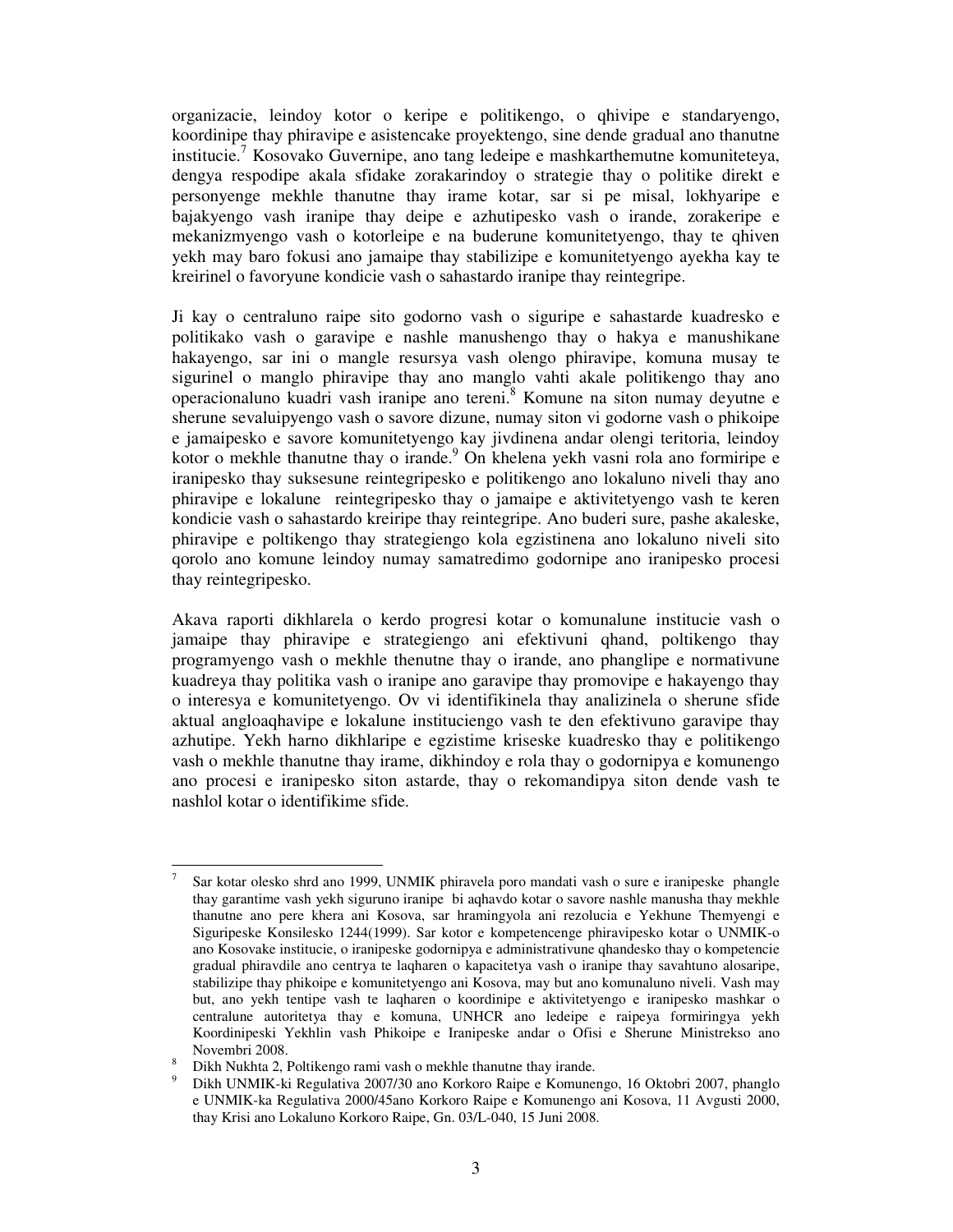#### **2. POLITIKA THAY INSTITUCIONALUNO RAMI**

Krisyuno rami ani Kosova riafirminela o hako e savore nashle manushengo thay mekhle thamutnengo vash te irangyon ano pere khera ano siguripe thay dinyiteti thay te laqhargyon olenge ilake thay o barvalipya ano phanglipe e mashkarthemutne standaryencar e manushikane hakayengo thay e instrumentyengo. Kosovake Institucie musay te len o savore bajakya kola siton musayutne vash te lokhyaren o sigurno iranipe e nashle manushengo thay e mekhle thanutnengo ani Kosova, thay pherde te ledeinen e Uqe Komisionereya e Yekhune Themyengo vash o Nashle manusha (UNHCR) thay aver mashkarthemutne organizacie thay biraipkane organizacie phanglo olenge iranipeya.

Akala strandarya kerena e baza e raipeske kuadresko vash o garavipe e na buderune komunitetyengo, sar ini olake politike vash iranipe thay reintegripe vay o aver alosaripya kola siton savahtune vash o mekhle thanutne. Ano centraluno niveli, Ministria vash o Komunitetya thay Iranipe isila mandati vash te koordininel e komunencar, ministrie thay mashkarthemutne institucie vash te sigurinen o manglo phiravipe ano vahti e politikengo ano operacionaluno kuadri vash iranipe. Komunalune butyaripeske grupe vash iranipe thay komuniteteske ofiserya siton primarune vash koordinipe e mekanizmengo thay kontakteske thavdya vash o savore iranipeske proyektya thay o butya kay phanglona ano lokaluno niveli.

Nesave strategie thay dokumentya e politikengo phangle e sahastarde iranipeya e mekhle thanutnengo miratisale ani Kosova. On decisinena o politike vash te garaven thay azhutinen e mekhle thanutnen thay te sigurinen yekh institucionaluno kuadri vash o menajipe e volonteryune iranipesko vash o savore sahastarde alosaripa. O Vastuno 2006 Dikhlardo vash Sahastardo Iranipe (Vastuno) <sup>10</sup> anavinela o rolya thay centralune institucienge godornipya thay lokalune ani sakoya faza e proceseski e iranipesko thay hraminela o procedure ano phiravipe e meknaizmengo vash te treterinen o musayipya thay te promovingyon o hakaya e mekhle thanutnenge thay e irandenge.<sup>11</sup> Ov astarela o sherune obyektive e iranipeska poltikako miratimo kotar o Kosovako Raipe pe 24-to mayi 2006 sar ini Protokoli vash o volontaryuno iranipe thay sahastardo 2006.<sup>12</sup> Strategia vash o integripe e komunitetyengo Roma, Ashkalie thay Egipqanya ani Kosova <sup>13</sup> dikhlarela o iranipe e mekhle thanutnengo kotar akala komunitetya ano vay ano than e originako vay ano yekh alosardo alternativuno than. Oy dikharela vi o specifikune mase vash o resipya thay deipya akale trine komunitetyengo. Pe agor, ano Oktobri 2009, Ministria e Komunitetyengi thay iranipe miratingya e Strategia vash o Komunitetya thay iranipe (2009-2013), koya dela yekh

<sup>10</sup> <sup>10</sup>UNMIK/Adavahtune Institucie e Korkore Phiravipesko (AIKP) Dikhlardo Vastumno vash Savahtuno iranipe, Juli 2006. Politikako rami miratimo ano 2006 sito bazirimo ano mashkarthemutne standarya e manushikane hakayengo, leindoy kotar 1988 Principya e UN Mothavno vash o Andruno Mekhlipe.

<sup>&</sup>lt;sup>11</sup> Ministria vash Komunitetya thay Iranipe iniciringya o redikhlaripe e Vastumnesko pe agor e 2008, e reseya te lokhyarel thay te laqharel o musayutne procedure vash te finalizinen thay te phiraven o programi thay proyektya e iranipeske. Ini kay o neve mekanizmya vash o azhutipe e iranipesko pandar na miratisale, on implementingyona khetane e strategia kotar e Ministriaka vash o Komunitetya thay Iranipe (2009-2013) sar kotar o anglonilay 2010. On qhivde yekh zoralo fokusi ano komunengo angazhipe vash gatisaripe vash o iranipesko phikoipe, ayekha vi direkt ledeipe e Ministria vash Komunitetya thay Iranipe ano iranipeske sure.

<sup>&</sup>lt;sup>12</sup> O protokoli hramisalo pe 6 Yuni 2006 kotar o UNMIK-o, AIKP thay Srbiako Raipe.

<sup>&</sup>lt;sup>13</sup> Strategia vash Integripe e Romane, Ashkalyune thay Egipqanyune Komunitetyengo ani Kosovaki Republika (2009 – 2015), Decembri 2008.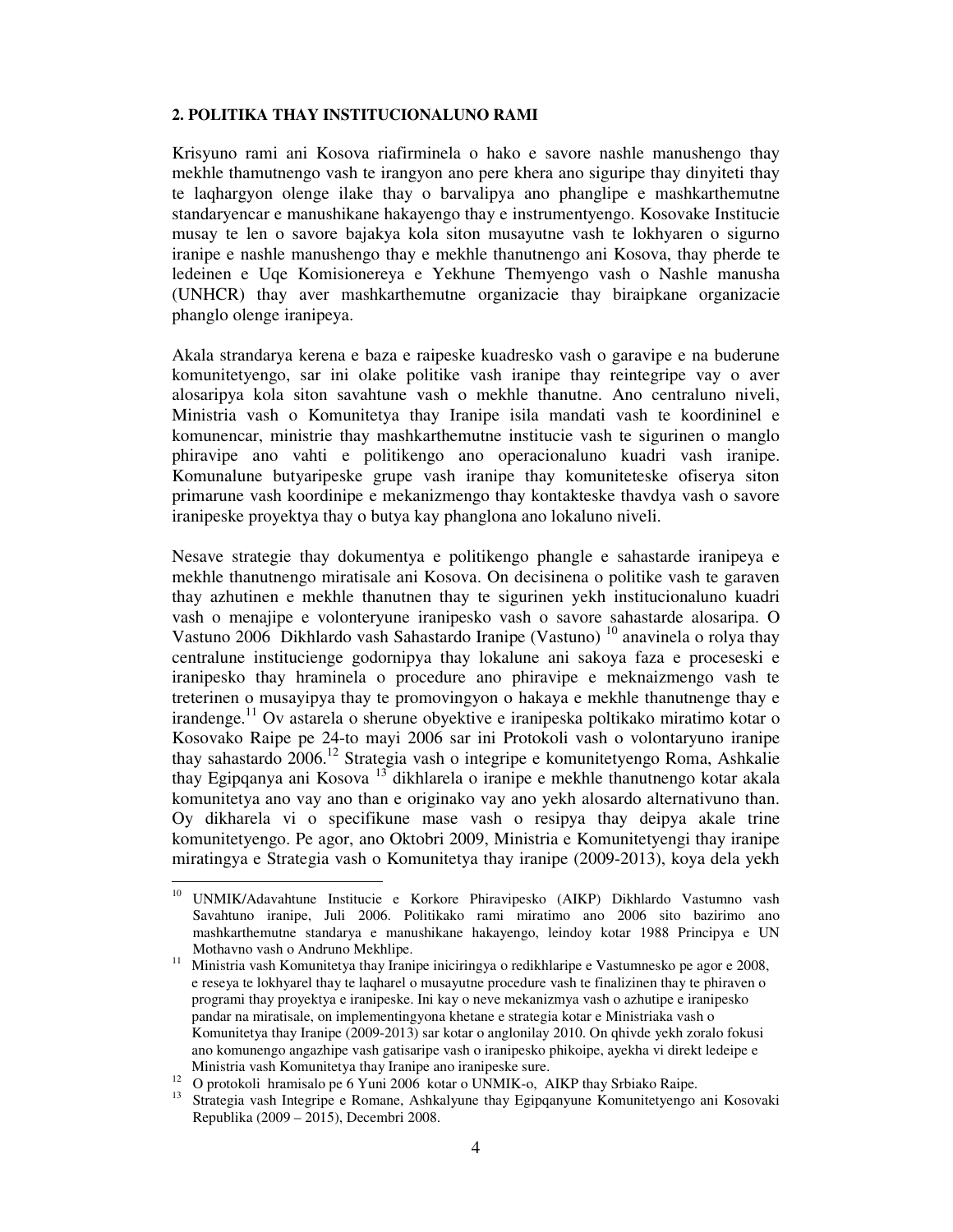may baro zor ano ekonomikuno jamaipe thay stabilizipe e na buderune komunitetyengo ani indirektuni qhand inkurainena vash te keren shayutno o sahastardo iranipe kotar e mekhli populacia.<sup>14</sup>

Ano akava kuadri, komune siton musayutne vash jamaipe thay phiravipe e bershune politikengo thay strategiengo mekhindoy olenge te len o godornipya pa peste ano sasutnipe vash iranipe thay reintegripe.<sup>15</sup> O res e komunalune strategiengo vash iranipe sito te del e komunake sevalutnencar ano yekh kuadri vash o savore aktivitetya phanglo e iranipeya, leindoy kotor sar buhlarde obyektive e komuake thay specifikune aktivitetyengo kola silen res o kreiripe e kondiciengo ano tereni vash iranipe thay reintegripe. Strategie godisale ini vash te laqharen e transparenca thay konsistenca ani buti phanglo e iranipeya thay te vazden o koordinipe mashkar o savore akterya, numay o mekhle komunitetya siton ulavde inkuraime te angazhingyon direkt ano identifikipe e aghavipyengo thay e strategiengo vash olengo giriqipe.<sup>16</sup> Komune silen primaruno godornipe vash phiravipe e shrdipyengo thay e proyektengo vash iranipe ano lokaluno niveli, ayekha sar ulavde aktivitetya kola silen res o vazdipe e dialogesko thay inkuraipe e tolerancako thay phikoipe vash o socio ekonomikuno reintegripe thay jamaipe e komunitetesko. On silen obligipe vash te angazhingyon ano informacie thay ano tereneske aktivitetya thay vash te informinen e mekhle thanutnen phanglo e situacia ano olenga originako than thay ano azhutipe koya si ani dispozicia olengi palo iranipe. $17$ 

### **3. KOMUNAKE GODORNIPYA VASH MEKHLO THANUTNIPE THAY IRANIPE**

### **3.1 Komunake strategie vash o mekhle thanutne thay irande**

Progresi kerdo kotar o komune vash te jamainen o komunake strategie reseya vash o azhutipe e mekhle thenutnengo thay e irandengo sine samatredimo thay ani bari masa yaverinela kotar e komuna ani komuna.<sup>18</sup> Dershuenya komune<sup>19</sup> miratinde e strategia vash iranipe ano 2009, pashe 14 komune<sup>20</sup> na reste te jamainen o strategie vash te phiraven olengi buti ani umal e iranipeski thay reintegripeski. Sar kotar o Yuli 2010,

 $14$ <sup>14</sup> Strategie vash o Komunitetya thay Iranipe (2009-2013) miratisali kotar o Kosovako raipe pe Febriari 2010.

<sup>&</sup>lt;sup>15</sup> UNMIK/AIKP Dikhlarno Vastumno vash Savahtuno Iranipe, Yuli 2006.

<sup>16</sup>Ano Juli 2004, UNMIK thay AIKP vazdinde o khetano iranipe e Komunake Iranipeske Strategienge Politikengo, leindoy kotor yekh propozimo vastipe thay proceduralune rekomandipya phanglo e jamaipeya thay keripeya e komunalune strategiengo vash iranipe.

<sup>&</sup>lt;sup>17</sup> Pe agor e 2009, Ofisi e Talosheruneministresko, ano ledeipe e Ministria vash Komunitetya thay Iranipe, thay Ministria e Lokalune Raipeske Administripeski shrdinde o jamaipe e raipeska regulativako ano komunake ofisya vash komuunitetya thay iranipe. Regulativa phiravrela e komunen ano keripe e administrativune strukturengo – Komunake Komunitetyenge Ofisya thay Iranipe – vash garavipe thay promovipe e personyengo kotar o na buderune komunitetya, vash yekhuno akcesi e sah komunitetyenge ano publikune sevaluipya thay keripe e kondiciengo vash o savahtuno iranipe e nashle manushengo, mekhle thanutnengo thay deportime personyengo. Akaya regulativa khuvgya pe zoralipe pe 27 Avgusti 2010 (Regulativa Gn. 2/2010 vash Komunake Ofisya vash Komunitetya thay Iranipe).

<sup>18</sup> Dikh Pheripe I – Gatisaripe thay miratipe e Komunake Iranipeska Strategiengo.

<sup>&</sup>lt;sup>19</sup> Ferizay, Gilana, Kamenica, Novo Brdo, Vitia, Skenderay thay Vushtria, Istog, Klina, Peya, Fush Kosova, Lipyan, Obiliqi, Poduyeva, Dragashi, Malisheva, Prizren, Ravuco, thay Suhareka.

<sup>20</sup> Hani e Elezesko, Kaqaniko, Shtrpca, Mitrovica, Leposaviq, Zubin Potok, Zveqan, Deqana, Jakova, Yunik, Glogoc, Prishtina thay Shtimla, thay Mamusha.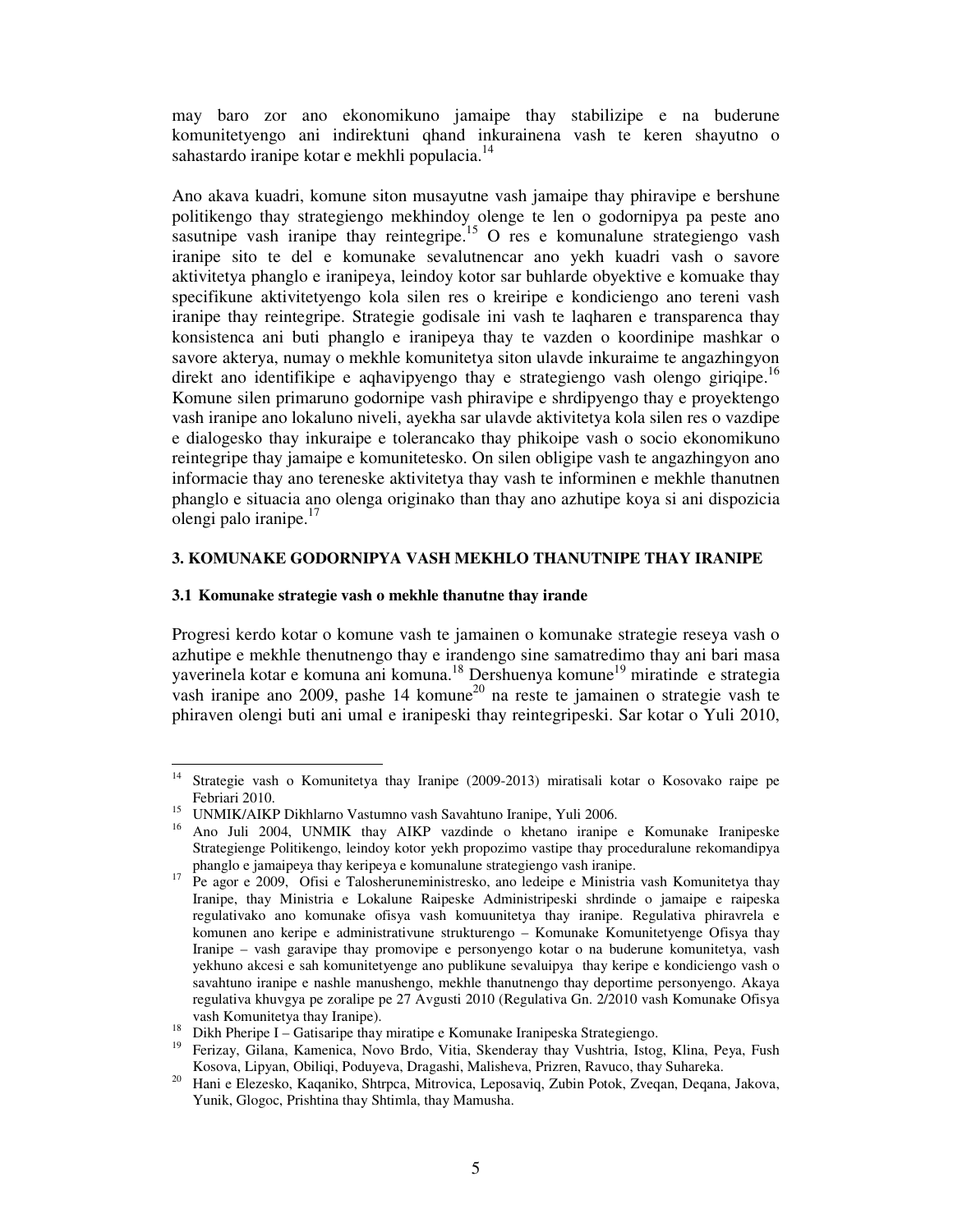enya kotar o 33 komune<sup>21</sup> ani Kosova finalizinde thay miratinde olenge 2010 komunake iranipeske strategie.<sup>22</sup> Yekh gendo e aver komunengo siton angazhime ano yekh formaluno dikhlaripe e strategiengo 2009 thay shrdinde olengo jamaipe vash o  $2010$  komunake strategie e iranipeske. $23$ 

#### *Mitrovicako regioni*

Ano Mitrovicako regioni, numay duy kotar o shov komune miratinde strategie vash iranipe vay butyako plani vash 2009 thay 2010, sar si e Vushtria/Vuqitrna thay Skenderayi/Srbicaki komuna. Ani sura e Vushtriaki / Vuqitrnaki, e 2010 strategia astarela o lungyaripe e komunake phikoipesko vash o irande ano Dalak/Dolak thay Shitaric/Shtitarica, leindoy kotor o aktivitetya vash o keripe e dromengo. Yekhuno proyekti planiringyola vash o Kosovake Srbya thanime ano Priluzhye/Preluzhe thay ano than Banysk/Banyska. Iranipeski strategia ayekha vi dikhlarela o phikoipe vash e zone thanime e Ashkaliencar ani diz Vushtria/Vuqitrna. Skenderay/Srbicaki komuna pandar formalipeya na dikhlargya e 2009 komunaki strategia vash iranipe vay kerde yekh nevi strategia vash o 2010. Akale thaneste, komuna miratingya yekh komunaluno butyako plani vash iranipe ano Runik/Rudnik thay infrastrukturake proyektya ano gava thanime e Kosovake Srbyencar ani Banya/Bay thay Suvo Grlo/Surigan.

Ani Mitrovica, sar ini ano trin uprune komune Leposaviqi, Zubin Potok thay Zveqani, na silen komunake iranipeske strategie aktual ano than. Mitrovicaki komuna niyekh ver na sinela hramimi politika vay strategia vash iranipe, numay ano than te reprezentingyol ano butikeripeske grupe pedral o aktivitetya vash te inkurainel o iranipe ano Brjani/Kroi Vitakut, Romani Mahala, Bosnyakengi Mahala, Suhodol/Suvi Do, thay Doktorengo Than.<sup>24</sup> Ani upruni Mitrovica, e UNMIK-ki Administracia Mitrovica (UAM) niyekh ver na hraminde iranipeski strategia, ini kay kerde buti ano iranipeske proyektya, sar si pe misal, keripe yekh proyekt propozipesko vash infrastruktura ano Brjan/Kroi i Vitakut vash 2010. Ano trin uprune komune, e paluni komunaki iranipeski strategia hramisali ano 2006 thay 2007 bersh. Kotar o 2008, komunikacia mashkar o Kosovake institucie thay o komune e Leposaviqeske, Zubin Potok, thay Zveqani qhindile ko sasutnipe. Pashe akaleske, anglo odova vahti, o trin komune angazhisale ano iranipesko procesi thay te phiravgyon o standardya e iranipeske yekhune sar ano aver komune ani Kosova.

# *Gilanako regioni*

Ano Gilanako regioni, panj kotar o ofto komune miratinde o strategie vash iranipe ano  $2009<sup>25</sup>$  ayekha sar kotar o Yuni 2010 numay o Novo Brdo dikhlargya olaki strategia thay miratingya yekh nevi vash te uqharen o periodi 2010-2013. E Novo Brdaki strategia vash 2010 astarela o lungyaripe e inter-etnikune dialogeske aktivitetyengo ano potencialuno iranipe ano komune, sar si vi o gava Bostane/Bostan, Prekovce/Prekoc, Trniqevce/Trniqec, thay Izvor, sar ini e duyto faza e iranipesko ano

 $21$ <sup>21</sup> Neve formirime komune Graqanica, Ranilug, Klokot-Vrbovac/Kllokot-Vboc thay Partesh na lele kotor ano azhutipe dikhindoy o fakti kay on pandar na kerde o iranipe thay reintegripeske politike vash te integrinen olenge mekhle thautnenge populacie.

<sup>&</sup>lt;sup>22</sup> Dragash, Fush Kosova, Lipyan, Novo Brdo, Poduyeva, Shtimla, Prishtina, Suhareka thay Vushtria.

<sup>23</sup> Misalake, Gilana, Ferizay/Uroshevac, Vitia, Istog, Klina thay Pekya.

<sup>24</sup> E Romani Mahala sitoy locirimi ani upruni Mitrovica.

<sup>25</sup> Kharde Gilana, Ferizay, Novo Brdo, Vitia, thay Kamenica.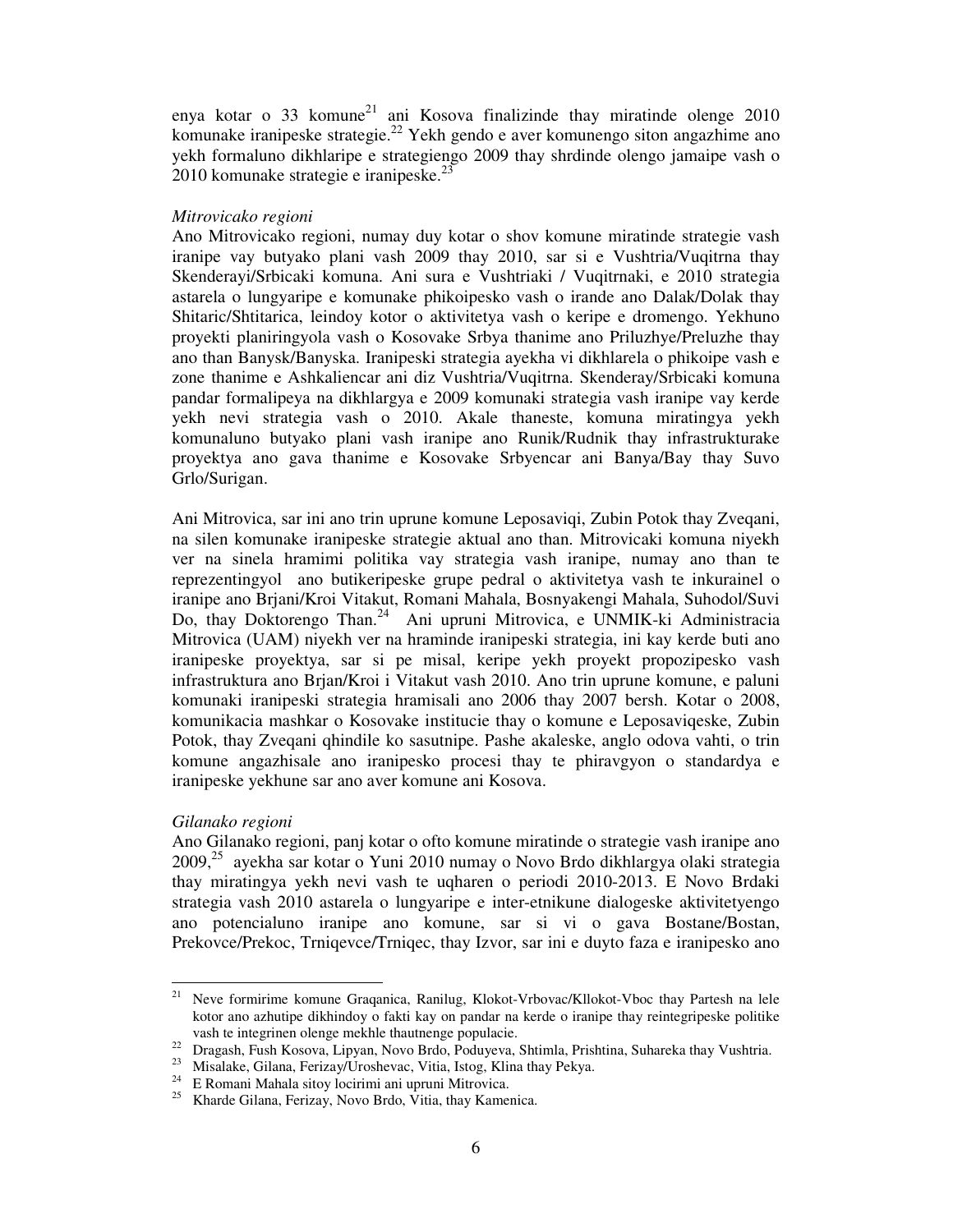gava Klobukar/Klobukar. Vash may but, oy mothavela o mangipe vash te rendinen, registrinen thay monitoripeske aktivitetya ano phikoipe e iranipeske ani koordinacia e mashkarthemutne interesencar ani akaya umal.

E Gilanaki 2009 iranipeski strategia fokusingyola te phikoinel ano ververutne iranipeske iniciative astarindoy e Kosovake Srbyune thay Romane mekhle thanutnen, leindoy kotor ini e Gilanaki diz thay ververutne gava ani komuna.<sup>26</sup> Ayekha vi dikhlargyola o phikoipe vash o Kosovake Srbya mekhle thanutne kotar o gava Zhegr/Zhegra ano lokaluno niveli integringyona ano mekhlipe, leindoy kotor o gava Donya Budriga/Budrik e Poshtme, Partesh/Partesh, Pasyane/Pasyan thay Gornye Kusce/Kufc e Eperme.<sup>27</sup> Ano Ferizayi, e 2009 iranipeski strategia dikhlargya te jamainel thay implementinel nesave organizime iranipeske proyektya astarde pe Kosovake Srbya mekhle thanutne, leindoy kotor o gava sar si Softay/Softoviq, sar vi o lungyaripe e phikoipesko ano individualune thay khetane iranipya.<sup>28</sup> Ani Vitia, e 2009 iranipeski strategia na dikhlarela nesavi hramimi iniciativa vash iranipe ini ano gendo e ja-thay-dikh vizite<sup>29</sup> ano gava e Drobesh, Grmov/Grmovo, Pozharan/Pozharanye thay Vitiaki diz.<sup>30</sup> Pe agor, e Kamenicaki 2009 iranipeski strategia astarla nesave iranipeske aktivitetya astarindoy e Kosovake Srbyen thay e Romen, leindoy kotor vash o laqharipe e kondiciengo vash o iranipe thay deipe e azhutipesko vash o mekhle thanutne ano gava Berivoyce, Grajenik, Hogosht/Ogoshte, Kosovica, Rahovic/Oraovica thay Kamenicaki diz.<sup>31</sup>

Ani Shtrpca, Kaqaniko thay Hani Elezesko/Jeneral Yankoviq, na jamaisale strategie vash te azhuitingyon o mekhle thanutne vay o irande ano 2009 vay 2010. Ani Shtrpcaki komuna, paluni komunaki iranipeski strategia hramisali thay miratisali pe 2008. E komuna, akana fokusingyola ano resipe yekh sahastarde alosaripesko vash o

<sup>26</sup> <sup>26</sup> Planifikime aktivitetya astarena o phikoipe e Kosovake Romenge iranipesko ano drom Avdula Presheva; iranipesko azhutipe e mekhle thanutnenge ani Gilanaki diz ano bishandipya e Marteske 2004; deipe e shukarne azhutipesko prekalo komunake ofisya vash o savore komunitetya e mekhle thanutnenge; thay, lokhyaripe e iranipesko ani Mahala Shtrbiqi thay ano gav Paralovo.

<sup>&</sup>lt;sup>27</sup> O palune anavime komunake sevalutne vash iranipe gatisarde o angluno drafti e 2010 komunake iranipeska strategiako. Drafti na prezentinela o sherune yaveripya ano resipya thay aktivitetya ani komparacia e verziya kotar 2009. O fakti kay e komunaki butikeripeski grupa vash iranipe na arakhlili sar kotar Aprili 2009 aqhavde o miraipesko procesi e strategiako.

<sup>28</sup> Komunako iranipesko sevalutno gatisarde o angluno drafti e 2010 strategiako thay ulavgya e relevantune interesime rigencar, leindoy kotor o komunake sevalutne, mekhle thanutnenge reprezentya, thay reprezentya kotar o internacionalune organizacie thay civilyuno malipe. E draft strategia dikhlarela o lungyaripe e 2009 aktivitetyengo.

<sup>29</sup> Ja-thay-dikh vizite dena shaipe e mekhle thanutnenge te keden e direktune informacie vash o kondicie ano olenge originako biandipeske thana thay te keren direktuni buti thay te angazhingyon ano buderuno komuniteti kay ajukerla vash te keren yekh informipesko bahami phanglo e iranipeya thay aver savahtune alosaripya. On khardile te vizitine olenge yekhvahtune khera thay te arakhlon e komshiyencar, jene e komuniteteske thay lokalune institucie, sar kotor e organizima vizitako vash te diskutinen o sure e ulavde intereseya, sar si azhutipe vah o kherengo keripe, butyaripe thay avutna generaciake shaipyengo, siguripe thay tromalipe e phiripesko, socialuno dikhlaripe thay penziye, edukipe thay aver publikune servisya. (Dikh UNMIK/AIKP Redikhlardo Vastumno vash Savahtuno Iranipe, Juli 2006).

<sup>30</sup> E strategia 2010 momenteske sitoy ani faza e keripeski. Mashkar aver, oy dikhlarela o aktivitetya e mashkaretnikune dialektya thay iranipe ano gava ani Trpeza, Pozharan, Sadovin thay Qerkez Sadovina.

<sup>&</sup>lt;sup>31</sup> Kamenicaki komuna pandar formalipeya na dikhlargya e 2009 iranipeski strategia thay decizinde ano komunake thana ano fokusipe e 2010. Sar si pe komunako iranipesko sevalutno, komunake butikeripeska grupake kedipya adikerdile kotar o centraluno niveli vash te phikoinen o planirime iranipaske proyektya ano Ravuco.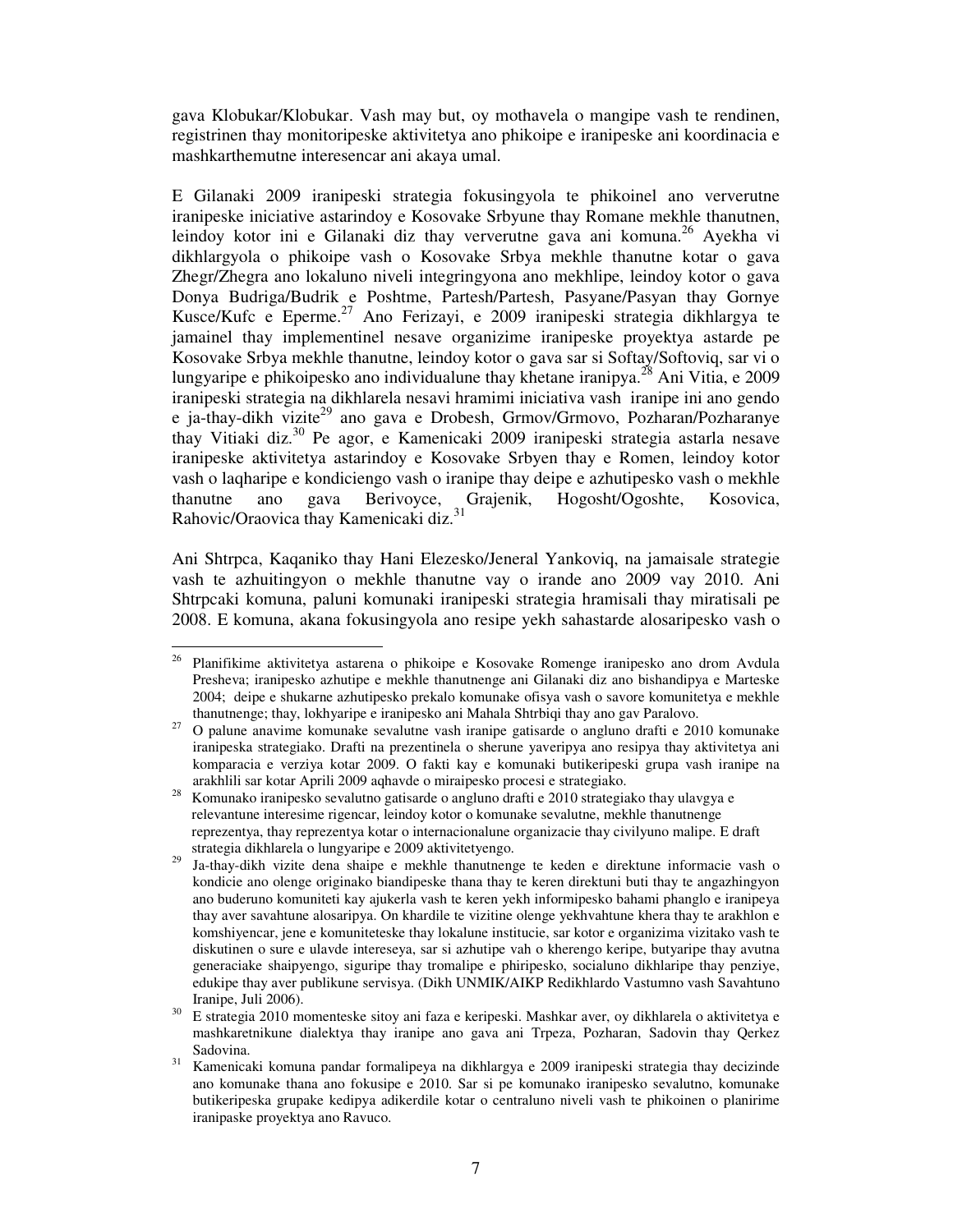pashe 700 Kosovake Srbya mekhle thanutne thay nashle manusha srbya kotar e Kroacia kola jivdinena ano kolektivune centrya ano nesave komune.<sup>32</sup> Ano Kaqaniko, paluni iranipeski strategia hramisali pe 2006 thay komunake sevalutnen mothavde poro mangipe te angazhingyon ano aktivietya phanglo e iranipeya. Hani e Elezesko/Jeneral Yankoviq pandar na angazhingyola ano keripe e iranipeska strategiako sar kotar olako konvertipe kotar e pilot komuna ani pherdi hakayengi komuna ano Avgusti 2008.

#### *Peyako regioni*

-

Ano Peyako regioni, komunake iranipeske strategie siton ano than e trine kotar o shov komune ano 2009, e Peya, Istogi thay Klinaki komuna. Savore komune ano regioni silen akana te miratinen o neve iranipeske strategie vash 2010. Ani Peya o prioritarune thana tali 2009 strategia astarela e organizacia e ja-thay-dikh thay ja-thay informin vizite $33$  primarune astarde personyen kola siton mekhle thanutne ano Montenegro, deipe e komunalune phikoipesko vash o individualune iranipya sar si vi o infrastrukturake proyektya,  $34$  o lungyaripe e interetnikune dialogeske aktivitetyyengo mashkar o resle komunitetya thay o irande sar vi o keripe e databazako vash o mekhle thanutne. Ano 2009, iniciative may but fokusisale ano ruralune thana thay gava.<sup>35</sup> Ani Istogeski komuna, o planirime aktivitetya tali 2009 strategia fokusisale ano tereni thay dialogeske aktivitetya, registripe e mekhle thanutnengo, thay phikoipe vash o individualune iranipya prekali komunaki butikeripeski grupa thay butikeripeske grupe.<sup>36</sup> Aver proyekti dikhlarela o renovipe e shov ververutne etniciteteske skole ani komuna. Ani Klinaki komuna, fokusipesko than ano 2009 astarela o phikoipe vash o individualuno thay organizimo iranipe, e organizacia vash o tereneske thay dialogeske iniciative, thay laqharipe e siguripeska situaciako, akcesi ano publikune servisya thay ledeipe e kriselinyencar thay Kosovaka Ilakaka Agencia vash o sure phanglo e ilaka. $3$ 

Deqanaki thay Jakovaki komuna na miratinde e iranipeski strategia vash 2009. Kotar o 2008, yekh aqhavipe ani Deqanaki komuna e butikeripeska grupako vash iranipe na

<sup>32</sup> Dikh o raporti e OSCE Misiako ani Kosova *Ano Phiripe palo Savahtuno Alosaripe vash odola Mekhle thanutne ano Kolektivune Centrya ani Shtrpcaki Komuna,* Marti 2010, siton ano http://www.osce.org/documents/mik/2010/04/43384\_en.pdf.

<sup>&</sup>lt;sup>33</sup> Ja-thay-informin vizite agorisale ano mekhlipesko than, kote o mekhle thanutne lena o informacie vash e situacia ano olengo originako biandipesko than thay potencialuno iranipeske thana, leindoy kotor o socio ekonomikune sure, siguripeske, trpmalipe e phiripesko, thay procedure e iranipeske thay phikoipeske meknaizmya kay siton ano dispozicia (Dikh UNMIK/AIKP Redikhlardo Vastumno ano Savahtuno Iranipe, Juli 2006).

<sup>&</sup>lt;sup>34</sup> Misalake, payneske phiravipesko sistemi thay dromesko asvaltipe ano 7 Septembri/7 Shtatori thay buhlaripe e paynesko ani Vitomirica.

<sup>&</sup>lt;sup>35</sup> Prioritarune iranipeske thana e Kosovake Srbyengo, Roma thay Egipqanya leindoy kotor ano 7 Septembri/7 Shtatori drom thay ano gava Treboviq, Nakl, Belo Pole thay Maya Zez. Komuna angazhisali ano formaluno dikhlaripe e 2009 strategiako, leindoy kotor ini o konsultipe e savore jenencar e komunake butikeripeska grupako vash iranipe thay aver relevantune komunake riga. Draft strategie vash 2010 dikhlarela o lungyaripe e phikoipesko ano prioritarune thana identifikime ano 2009, leindoy kotor, pandar te ovel, databaza vash o mekhle thanutne.

<sup>&</sup>lt;sup>36</sup> Prioritarune iranipeske thana leindoy kotor Belo Pole, Upruno Dragolevci, Rudesh thay than ano Serbobran, Zalq, Kovrag, Grab/Shkoza thay Sinaye. E 2009 iranipeske strategie formalipeya dikhlardile kotar o komunake iranipeske thay komunitetyenge sevalutne, e aktivune kotorleipeya e uqhe sevalutnengo, mekhle thanutnenge reprezentya thay asociacia thay aver interesime riga. E draft strategia vash 2010 dikhlarela o lungyaripe thay /vay agoripe e proyektengo ano 2009.

<sup>37</sup>  Komune ano planya e 2010 kerela o finalizipe e proyektengo identifikime ano 2009 thay lungyarena o phikoipe ano identifikime thana.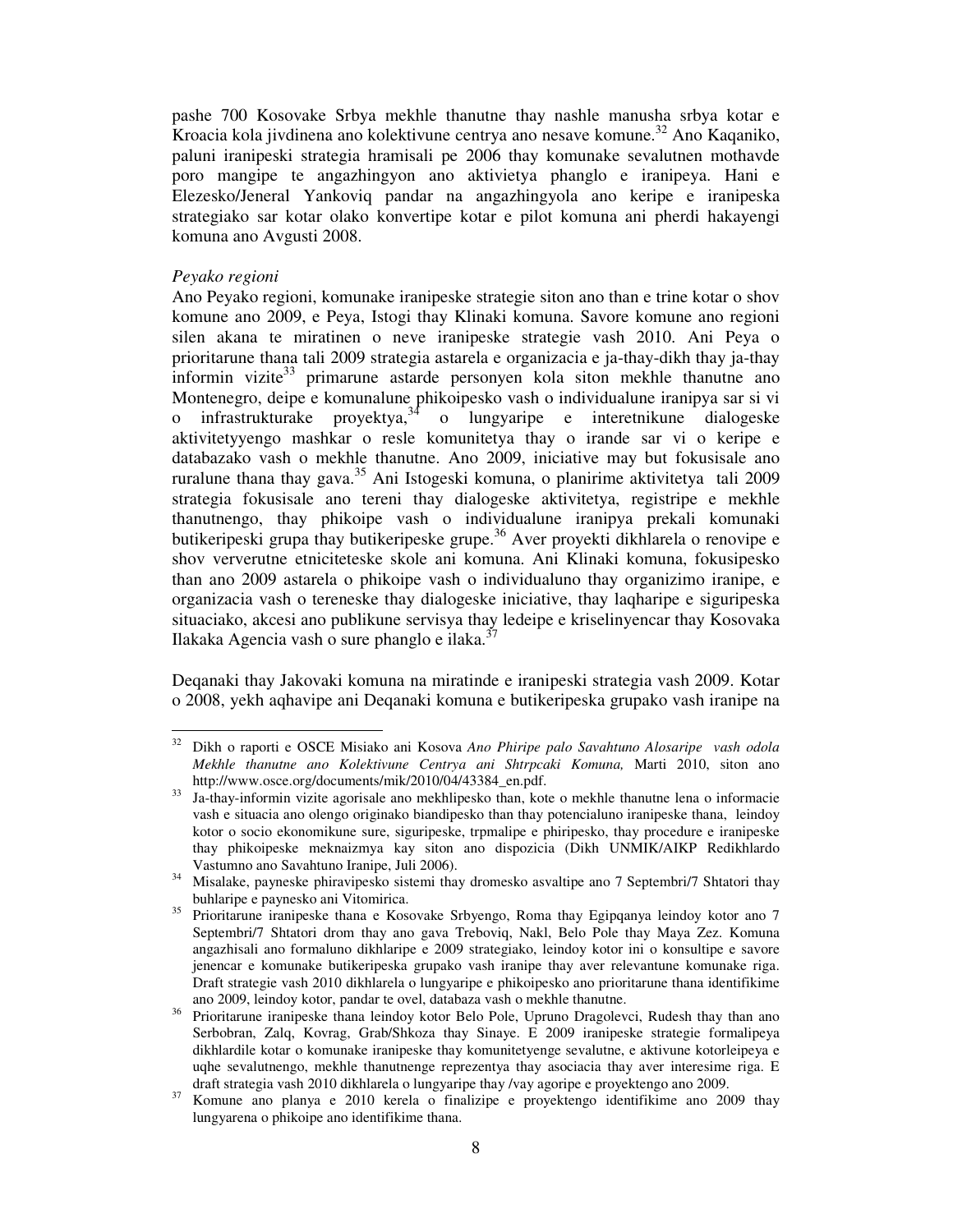sinele suksesi te anavinel e reprezentyen e mekhle thenutnengo ano forumi thay aqhavdilo o miratipe e strategiako vash iranipe. Buderi aktivitetya kay sine planirime ano 2009 astarena o jamaipe e iranipesko thay e infrastrukturake proyektengo, organizipe e kontakteske aktivitetyengo thay e dialogesko, vazdipe e kapacitetyengo vash komunalune sevalutne, thay kreiripe yekha detalyenga bazako vash o mekhle thanutne thay laqhardo akcesi e irande manushengo ano komunalune sevaluipya.<sup>38</sup> Ani Jakovaki komuna, ni o posti e komunalune sevalutnesko vash iranipe thay o komunake butikeripeske grupe vash iranipe na formirisale ano bersh  $2009$ ,  $39$  thay e komuna mothavgya hari mangipe vash o iranipe pe nakhle bersha. Paluni komunaki iranipeski strategia hramisali pe 2008. Pe agor, Yunikeski komuna pandar na hramigya e iranipeski strategia sar kana konvertisali kotar e pilot komuna ani pherdi hakayengi komuna ano Avgusti 2008.

#### *Prizrenesko regioni*

Ano Prizrenesko regioni, savore komune numay e Mamusha miratinde e iranipeski strategia 2009. Sar kotar o Yuni 2010, numay e Suhareka/Suva Reka thay Dragashi dikhlarde pere strategie thay kerde nevo politikako dokumenti vash  $2010^{40}$  Ani Suhareka /Suva Reka, e strategia vash 2010 na dikhlargya e bare yaveripyen e siguripeske, tromalipe thay phiripe, sasutni klima vash o iranipe, akcesi ano publikune sevaluipya, infrastruktura, thay vastipe e manushikane hakayengo. Yekh sekcia ano kapitalune investipya phanglo e infrastrukturake proyektencar ano kareshtime mahale thay gava sine yekhatar integrimo ano komunako jamaipesko plani, sar ini keripe e kherengo vash o irande, fundoni shkola ano Mohlan/Movlane, thay nesave dromenge keripya vash o vijaipe e (yekhvahtuno) multi-etnikuno gav. Ano Dragashi, e 2010 strategia na yaverisali buderi e nakhlatar, fokusindoy may but ano astaripe e komunalune strukturengo thay e akteryengo ano sure e iranipeske, may but ani infrastrukturaki umal, sastipe, edukipe, thay siguripe, sar ini ano astaripe e mekhle thanutnengo ano sasutno procesi.<sup>41</sup>

Ano Prizreno, e 2009 strategia kreiringya buderi prioritarune umala, ayekha sar promovipe e iranipesko, siguripe thay tromalo phiripe, organizipe ja-thay- informin vizite thay aktivitetya e mashkar etnikune dialogesko, phikoipe thay azhutipe thay reintegripe e irandengo.<sup>42</sup> Ani Ravucoski komuna, buderi umala kay fokusisale pe 2009 astarela o shrdipe e iranipeske procesesko ano gav Zoqisht/Zoqishte, identifikipe e neve thanengo vash iranipe, thay gradualuno integripesko procesi vash o na buderune irande manusha.<sup>43</sup> Ani Malisheva, iranipeske aktivitetya phanglo e strategia e 2009 dikhlardilo ano shrdipe e mashkar etnikune dialogesko mashkar o mekhle

 $38\,$ <sup>38</sup> Komunako iranipesko sevalutno gatisarde o angluno drafti e 2010 komunaka iranipeska strategiako vash te miratingyol kotar e komunaki butikeripeski grupa vash iranipe.

<sup>39</sup> Nevo komunako raipe, alosardo ano Novembri 2009, dikhlarela te ovel may phikodeutno vash iranipe. Ano Mayi 2010, e pozicia e komunake iranipeske sevalutnesko pe agor pherdilo. Numay, e komuna pandar na formingya e komunaki butikeripeski grupa vash iranipe.

<sup>40</sup> Ani Malisheva, e 2010 strategia (kote savaht sine yekhuni e 2008 thay 2009 strategia) jamaisali, numay pandar na phiravdili kotar o komunake butikeripeske grupe.

<sup>41</sup> Panj dromeske keripeske proyektya, sar vi o proyektya vash o payneske bure thay sporteske stadionya implementisale ano 2009 kotar o Kosovako raipe thay komune, numay vi buderi e harne azhutipyenge proyektengo implementisale kotar o mashkarthemutne ledeipeske organizacie.

<sup>42</sup> Na si dikhlaripya e 2009 iranipeska startegiako vash phiravipe thay pandar na si drafti e 2010 strategiako.

<sup>43</sup> Ani Ravucoski komuna, koya pandar na organizinde e komunaki butikeripeski grupa vash iranipe ano 2010, o keripesko procesi e 2010 komunaka iranipeska startegiako pandar na inicirisalo.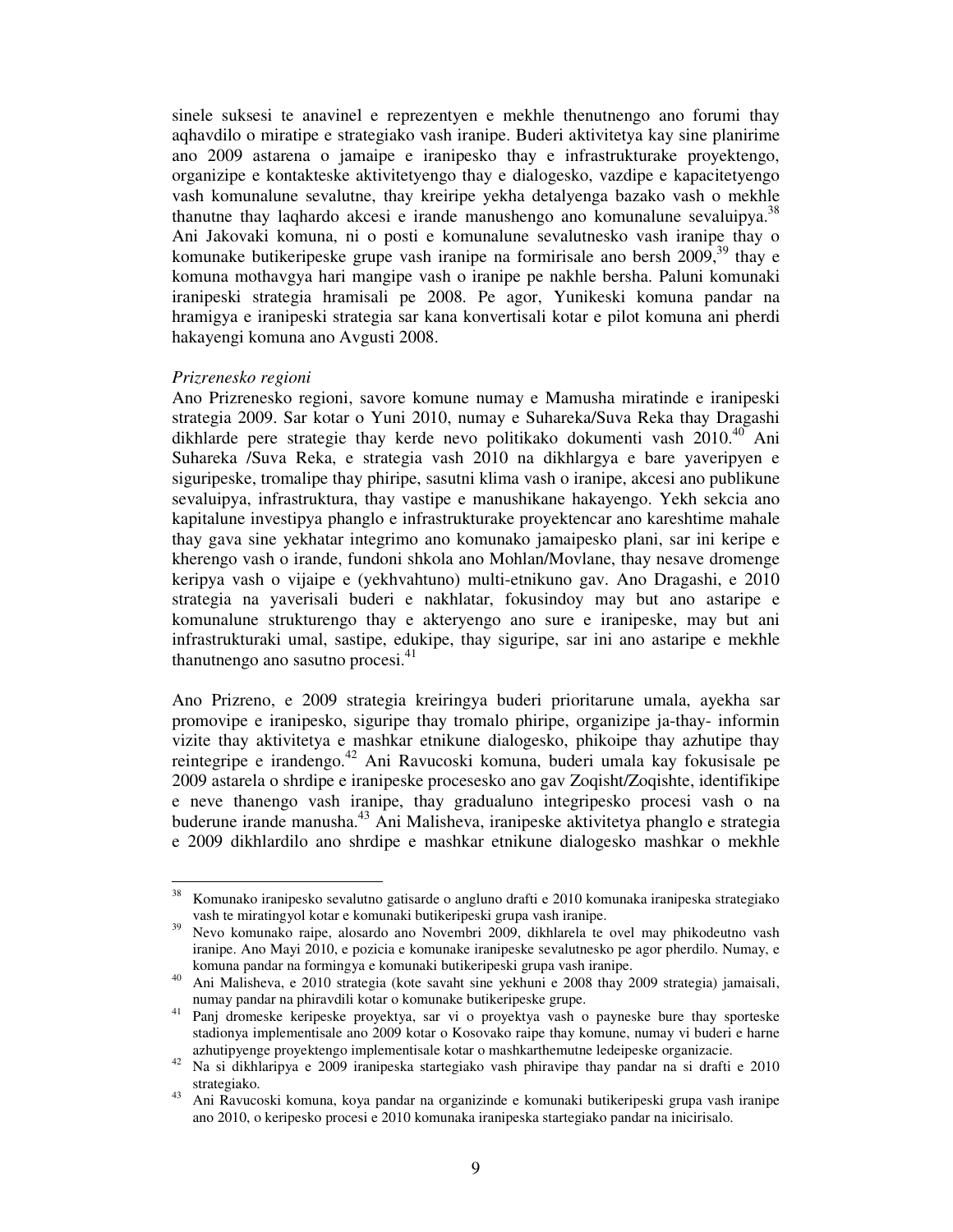thanutne thay buderune kay akceptinena olen, e organizacia ja-thay-dikh vizitengi ani Kiyeva, thay identifikipe e donatoryengo vash shayutno azhutipe.<sup>44</sup> E Mamushaki komuna pandar na jamaingya e iranipeski strategia sar kotar olako konvertipe kotar e pilot klomuna ani pherdi hakayengi komuna ano Avgusti 2008.

#### *Prishtinako regioni*

Ano Prishtinako regioni, shtar kotar o efta komune miratinde iranipeski strategia ano 2009.<sup>45</sup> Panj komune, kharde Fush Kosova/Kosovo Pole, Lipyan/Liplan, Poduyeva/Poduyevo, Prishtina, thay Shtime/Shtimle kerde neve strategie vash 2010. Ani Fush Kosova/Kosovo Polje, e 2010 komunaki strategia astarela o kondicie vash te phikoinel e phirutne iranipeske proyektya phiravde kotar o ververutne donatorya sar ini e fascilitacia e indiviualune vay grupyune iranipesko e Kosovake Srbyune mekhle thanutnengo sar si ano gava Miradi e Eperme/Gornye Dobrevo. E Lipyaneski komunaki iranipeski stratregia 2010 fokusinga ano phikoipe e individualune vay grupyune iranipeske ani Lipyaneski diz thay ververutne gava ani komuna, sar si Hallaq i Vogel/Mali Alash, Magur/Magura, Vershevc/Vrsevce, thay Vrele/Vrelo, sar ini e infrastrukturako laqharipe ano iranipeske thana ko sasutnipe. Ani Poduyeva, e 2010 strategia dikhlarela o reintegripesko phikoipe vash o Kosovake Romane thay Ashkalyune irande manusha, e organizacia e inter etnikune dialogeske aktivitetyengo thay identifikipe e komunitetyenge mangipyengo, ano sasutnipe ani umal e edukipeski thay infrastruktura. E Prishtinaki komuna identifikingya sar prioritarune thana o baro kotorleipe elokalune niveleske mekanizmenge kotorelipesko, laqhardi koordinacia e asociacienca e mekhle thanutnengo, organizacia e dialogeski thay publikune shunipeske aktiviteyyuengo te promovinen o siguripe thay tolerancia mashkar o komunitetya<sup>46</sup>, sar ini te phikoinen vash o individualuno iranipe. E Shtimlaki iranipeski strategia dikhlarela o deipe e komunalune phikoipesko vash o individualune iranipya, leindoy kotor o urbanyune thana, e organizacia e dialogeske aktivitetyengo, zorakaripe e civilyune amalipeske organizaciengo thay laqharipe e kondiciengo vash iranipe, leindoy kotor o thana e ekonomikune jamaipeya, butyaripe thay beshipesko than.

Obiliqeski komuna pandar na kergya e strategia vash 2010 ini kay si phikoipe kotar o komunako phiravipe. E 2009 iranipeski strategia fokusisali ano iranipeske aktivitetya ano Sharagan mahalla (Obiliq/Obiliqeski diz), Plementin/Plementina, Miloshev/Miloshevo, Obiliq/Obiliqeski diz, thay Babin Most/Babimoc. Buderi thana angazhisale ani civilyuni registracia, akcesi ano edukipe, sastipe thay socialuni asistencia vash o irande, ledeipe e Kosovaka Ilakaka Agencia ano sure e ilegaluna okupaciako e ilakako, astaripe e aver komunake departemntyengo ano iranipesko procesi, thay identifikipe e shayutne fondyengo vash o andruno keripesko proyekti. Pe agor, e Glogovceski komuna niyekh ver na hramingya e komunaki iranipeski strategia kosem kay si tikno gendo e na buderune komunitetyengo kay jivdinena ani komuna anglo maripe 1999 thay o tikno gendo e mekhle thanutnengo.

 $44\,$ <sup>44</sup> Pashe akaleske, niyekh kotar o upre leparde aktivitetya na agorisale ji akana. Komuna agoringya o angluno drafti e strategiako vash 2010. Proyektkrisi miratisalo kotar o komuako sombeshipe, numay na sine diskutimo vay miratimo kotar e butikeripeski grupa vash iranipe. Drafti e strategiako, sito kopia e 2008 thay 2009 stratgiengo, fokusimo ano yekhune sure thay sile o gendo e proyekt propozipyengo , sar si o laqhjaripe e panyeske thay elektrikune rafinyengoi ano gav Kiyev kotar o shayutne donatoryenge donacie.

<sup>45</sup> Anavime Fush Kosov, Lipyan, Obiliq, thay Poduyeva.

<sup>46</sup> Misalake, ano Enya Ygoviqya, Lebanea, Upruni Bermica thay ano aver lokacie e Prishtinaka dizyake.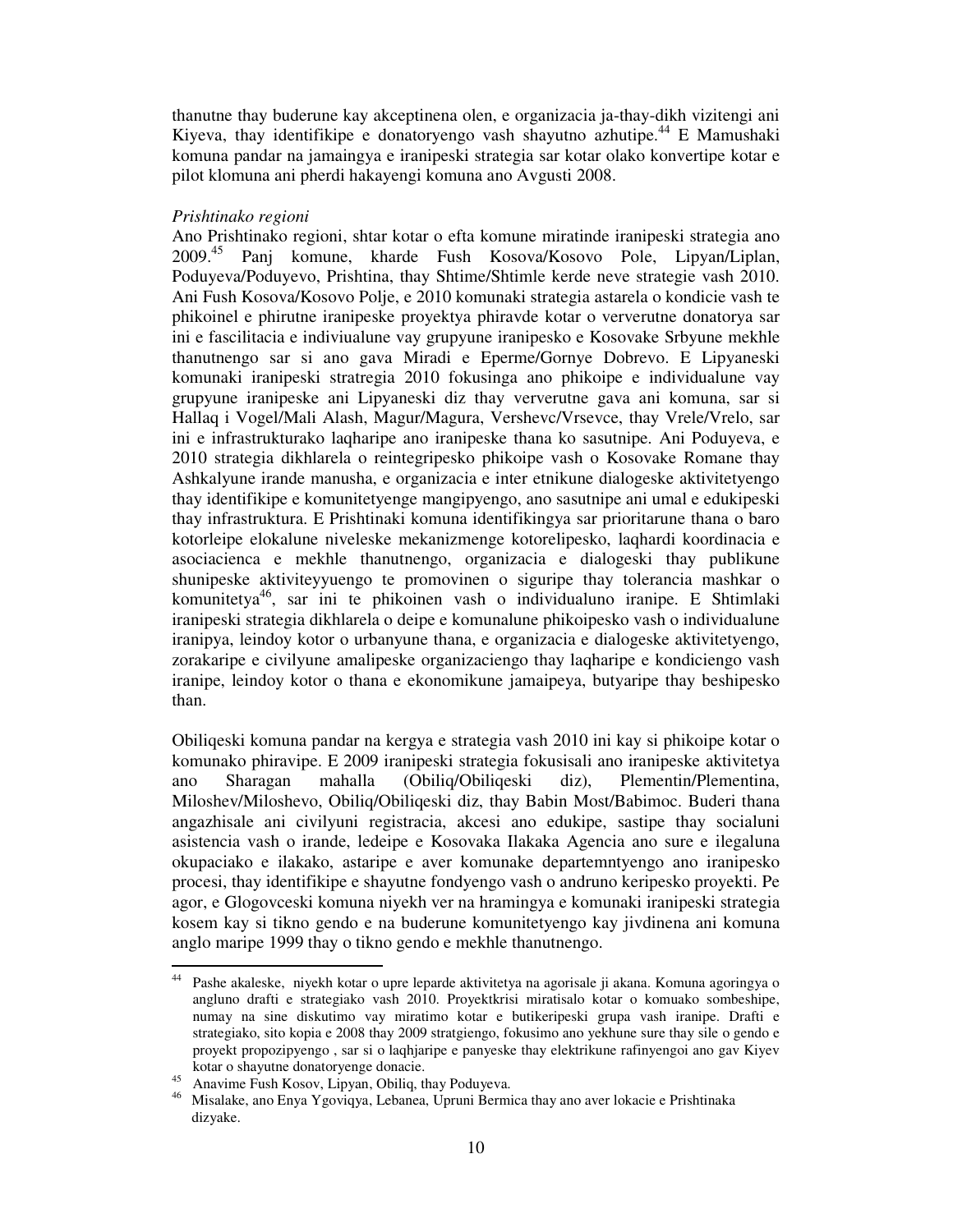E nesave yaveripyencar, komune na alokinde o ulavde bujetya vash o phiravipe e propozime aktivitetyengo ano identifikime umala vash o dikhlaripe e komunalune iranipeske strategiengo. Ano akalako than, o lokalune institucie may but phikoingyona ano sigurime fondya kotar o centraluno niveli vay mashkarthemutne organizacie vash te phiraven o aktivitetya e iranipeske. Ano buderi sure akava aqhavgya o efektivuno phiravipe e propozime proyektengo thay dizaynime aktivitetyengo vash te azhutinen e mekhle thanutnen thay irande. Generaliteteya, o komune na lele nisavo bajako kay te integringyon ano komunalune strategie vash iranipe ano komunaluno planifikipe e jamaipesko vay te len pe konsideripe o strategiake bujeteske implikipya. Generaliteteya, komunalune strategie vash iranipe aqhona na klaro, buti ver siton hari jamaime vay sakodivune ano phanglipe e mangipyencar thay identifikime darakeripyencar.

# **3.2 Komunake azhutipeske aktivitetya vash o mekhle thanutne thay irande**

Komunake iranipeske strategie, te sine kay miratingyona, buderi ver phiravdile ano kotora. Ano buderi sure, egzistinla yekh konsiderimo hendeko mashkar o aktivitetya kola siton planifikime thay te realizingyon, thay o propozime bujetya buderi ver giriqinena o ekzistime resursya sar ano lokaluno niveli ayekha vi ano centraluno. Pashe sah akaleske, nesave komune kerde konsiderimo tentipe vash te phikoinen o proyektya e iranipeske. Yekh gendo e aktivitetyengo, financimo ko sasutnipe kotar o centraluno niveli thay mashkarthemutne donatorya, sine suksesune, may but ano azhutipe e mekhle thanutnengo thay irandengo e kherenge keripeya thay vastushya thay e aver proyektengo e sheruna asistenciako vash iranipe (vash mis., hapepiipe thay avera) sar ini sigurindoy kay o publikune sevaluipya siton ani dispozicia vash te lokhyaren olengo reintegripe. Pashe akaleske, o sevalutne kotar o nesave komune aktivune lele kotor ano tereneske vizite ko mekhle thanutne vash te informinen olen vash e situacia ano olengo originako biandipesko than thay o azhutipe ani dispozicia vash o iranipe. $47$ 

# *Mitrovicako regioni*

Mitrovicaki komuna ko sasutnipe sine phikodeyutni vash o irande ani Romani Mahala thay ani relokacia e mekhle thenutnengo kola jivdinena ano kampya kontaminime moliveya ano upruno kotor e komunako.<sup>48</sup> Pashe akaleske, buderi kotar akava phikoipe alo sar rezultati e presiako kotar e mashkathemutni presia. Ko palune bersha sine e Europako Unia ki Mitrovicake Roma, Ashkalie thay Egipqanyengo Phikoipeski Iniciativa (EU-MRSI), thay o RAE Ekonomikuno, Socialuno, Tranziciako, Avokipesko thay Resistemipe – Reintegripeske programesko (RESTART), financimo kotar e Evropaki Komisia thay USAID thay phiravdi kotar o Mercy Corps, kola silen res te phanen o kontaminime kampya, Osterode thay Qesmin Lug ani upruni Mitrovica, thay o buderi te jan ano yekhune khera ani Romani

<sup>47</sup> Tereneske vizite, leindoy kotor o ja-thay-dikh thay ja-thay-informin vizite, may but organizisale kotar o UNHCR thay Danimarkako Nashle Manushengo Konsili ano ledeipe e Yekhune Amerikake Raipeske Ofisesko vash Populacia, Nashle Manusha thay Migracia.

<sup>48</sup> E sah kotar 128 familie mekhle thanutne ani Srbia, Montenegro thay kontamirime kampya Osterode, Qesmin Lug, thay Leposaviq irasale ani Romani Mahala andar o rami e organizime programyengo inicirime kotar o UNMIK thay Mitrovicaki komuna thay implementimo kotar o Danimarkako Nashle Manushengo Konsili thay Norvegiako Khangeriako Azhutipe mashkar o 2007 thay 2009.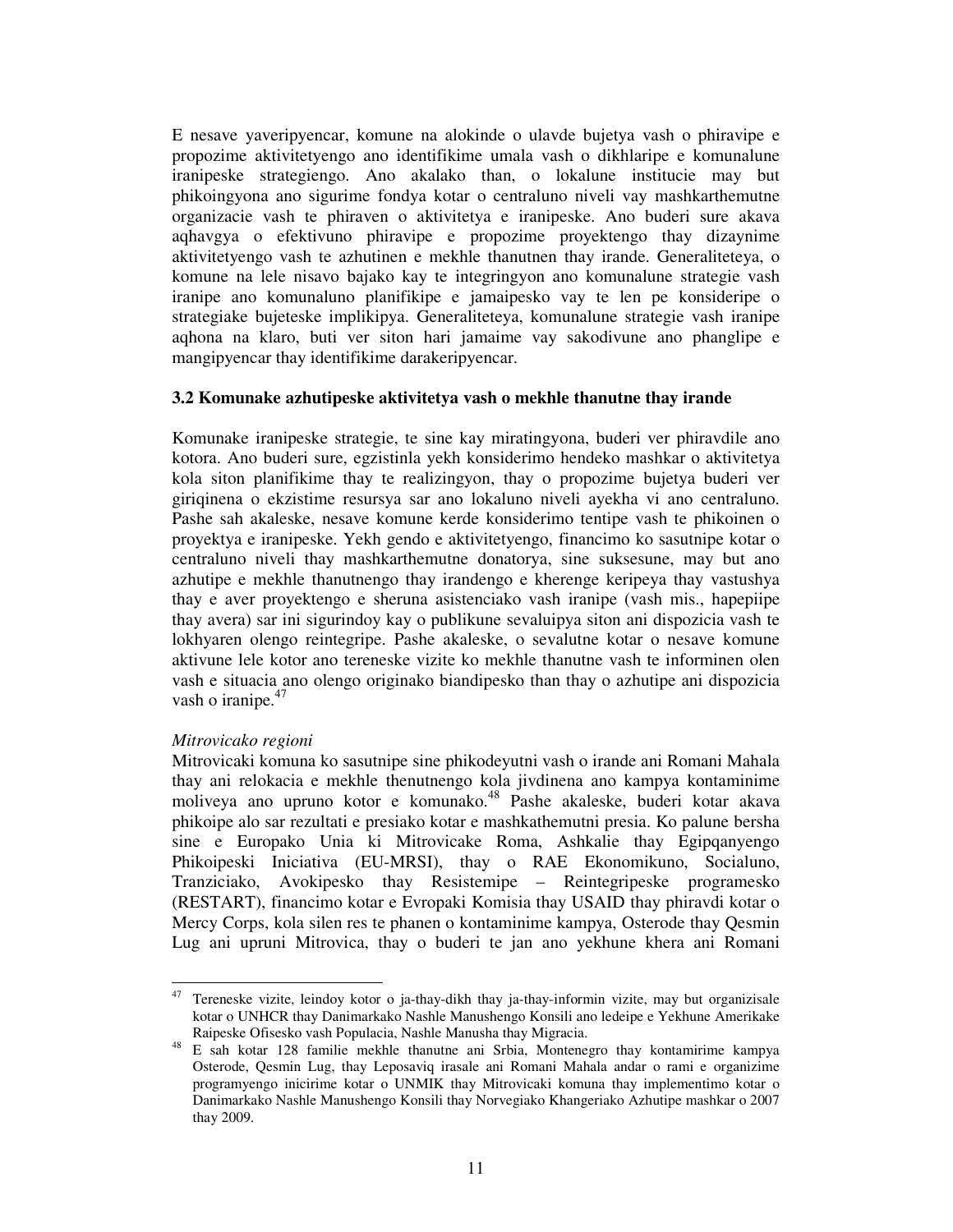Mahala.<sup>49</sup> Ano Mayi 2009, e komuna aprovingya e detalyimo dokumenti e yekhune kherencar kola ka kergyon talo phiravipeske relokaciake programya. Pashe akaleske, e komunaki asambleya sila te decisinel o ulavdipe e phuvyako vash o periodi kotar o 99 bersha vash o vijayutne e EU-MRSI thay RESTART programesko. Talosheruno vash o komunitetya thay komunako iranipesko sevalutno organizinde thay phiravla o Lokaluno Phiravipesko Komiteti kerdo vash te koordininel o aktivitetya vash o ververutne aktorya kola astarena ini o phiravipe e programesko. Kotar o sherune sfide kay ka adresingyon sito o efektivuno kotorleipe e komunitetyengo ano savore faze e proyekteske phiravipoesko thay e bahami leutneske sar ini sigurindoy adekvatuno akcesi ano publikune servisya, leindoy kotor o shukarno sastipesko dikhipe vash o kampeske thantune kola siton astarde kotar o moliv ano rat, thay vash o edukipe, butyaripe thay avutna generaciake shaipya.

Pashe akaleske, komunake institucie lele kotor ano yekh gendo e ja-thayh-dikh vizitengo vash o Kosovake Srbya thay Roma ani Mitrovicaki diz thay o gava Staritrg/Stari Trg thay Tunel i Par/Prvi Tunel. Pe agor, ano anglonilay 2009, e perspektiva e iranipeski e Kosovake albanyengo ano Kroi e Vitakesko ano upruno kotor e Mitrovicako anela yekh dikhlaripe kova si mekhlo vash o proyekti e iranipesko ano Svinjar/Svinjare ano yugi.<sup>50</sup> Ano Yuni 2009, Mitrovicaki komuna shrdingya te financilen anglovaht o sakodivuno autobusesko phiripe mashkar o Mali Zveqan/Zveqani Vogel ani Zveqaneski komuna thay Svinyare ani upruni Mitrovica te del shaipe e mekhle thenmutnenge te vizitinen pere ilake, kola may angle laqhardile ko 2006, numay kotar odoya ver aqhile ko sasuntipe bithanime.

Ano komune Vushtria/Vuqitrna thay Skenderayi/Srbica, numay nesave inciative astarde e mekhle thanutnen thay implementisale pe 2009 thay 2010. Vash misalake, o iranipesko proyekti financimo kotar e Ministria vash o Komunitetya thay iranipe implementisalo ano gava Dalak/Dolak thay Shitaric/Stitarica ano ledeipe e komuna Vushtria/Vuqitrna. O proyekti astargya o laqharipe e 15 kherengo, 13 Kosovake Srbyenge kherengo thay duy kotar o Kosovake Albanyenge bigaravde kherengo, sar ini o rehabilitipe e kanalizaciake sistemesko thay instalipe e panyeska pumpako kotar e komuna. Ano 2009, e komuna vi phiravgya o akcesi ano komunake servisya vash o gendo e Kosovake Srbyengo e individualune iranesko ano ververutne gava ani komuna, thay ano 2009 thay 2010 lela kotor ano ja-thay-dikh vizite kola astarde e Kosovake Srbyen thay Ashkalien mekhle thanutnen ano ververutne lokacie ani komuna, leindoy kotor e Pantin/Pantina thay Samadrej/Samodrezha.<sup>51</sup> Ano Skenderayi/Srbica, o implementipe e propozime iranipeske proyektengo ano gav Runik/Rudnik pandar aqhavgyola feri so na si financialune phikodeipya. Ano 2009, o

<sup>49</sup> <sup>49</sup> Sheruno res e proyektesko RESTART proyektesko sito te sigurinen shukarne thay laqharde jivdipeske kondicie thay jivdipeske shaipya vash buderi desar 50 Roma thay Ashkalyune mekhle thanutnenge familie kotar o kampya e moliveya Osterode thay Qesmin Lug. Kotar o kheripe, o proyektya sinelen res te phikoinen o akcesi ano socialuno thay sastipesko sevrisi, edukipe, butyaripe thay sigurimo jivdipe. O EU-MRSI iniciative siton te phiraven o iranipe e pashe 90 Romane thay Ashkalyune familie kotar o Osterode thay Qesmin Lug kampya ani Romani Mahala thay te sigurinen olengo ekonomikuno vazdipe, siguripe thay sastipesko reintegripe.

<sup>50</sup> Kana o Brjani/ Kroi i Vitakut laqharipe shrdingya, Kosovake Srbyune reprezentya insistinde kay sasavo iranipe ano teluno kotor sito phanglo e teluneya.

<sup>51</sup> Misalake, efta Kosovake Srbya iranipeske khera kerdile ano gava Grace thay Priluzhye andar o romanu e UNDP phiravipeske SPARK proyektesko financimo kotar e Ministria vash Komunitetya thay Iranipe, ano ledeipe e komuna.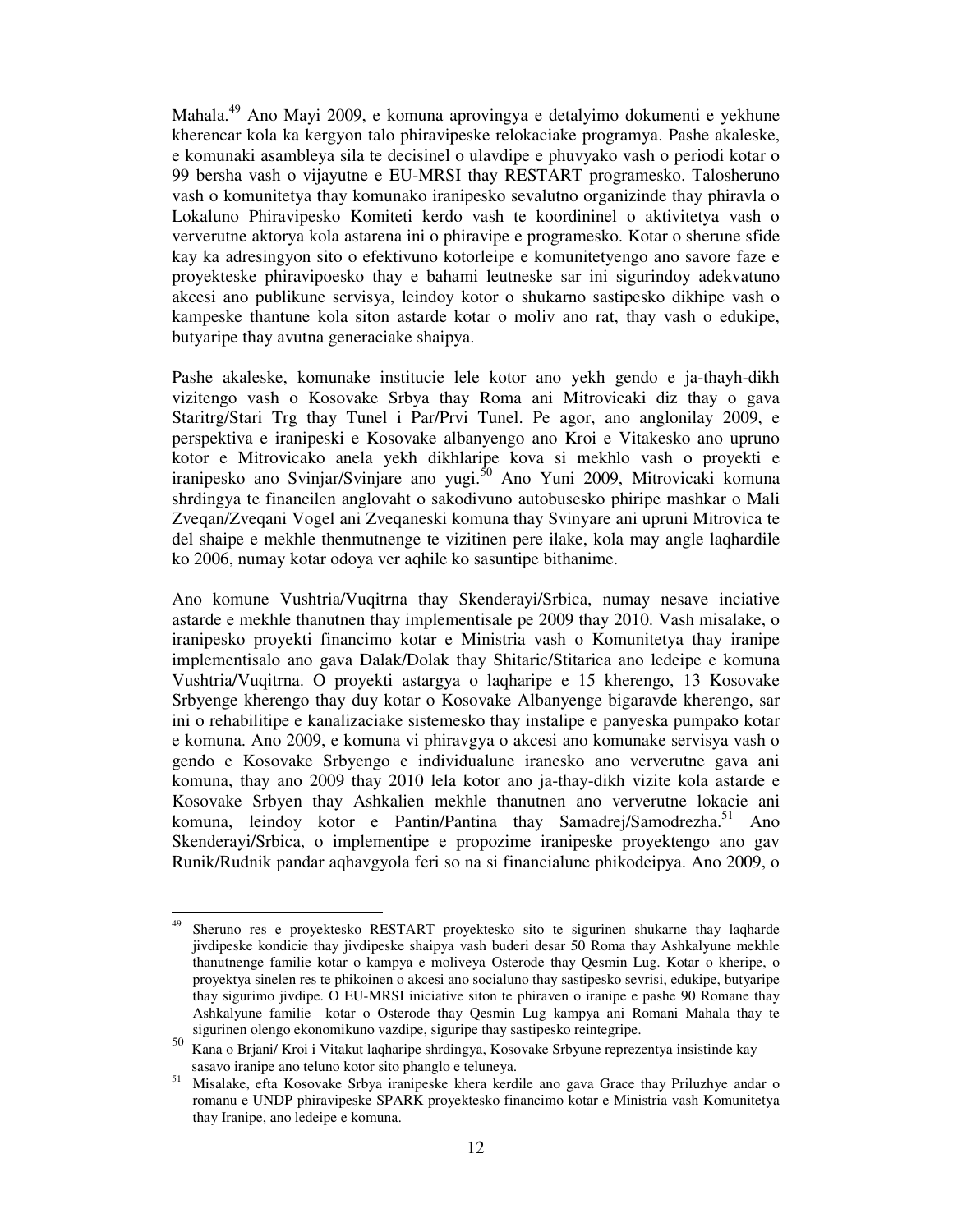komunake sevalutne lele kotor ano ja-thay-informin vizite ano Runik/Rudnik vash te informinen e mekhle thanutnen vash o progresi e proyetesko.

Hari thay naregularuno azhutipe avela kotar o komunalune institucie thay mashkarthemutne organizacie vash te phikoinen e mekhle thanutnen ani upruni komuna Zveqan, Zubin Potok thay Leposaviq. Ano Zubin Potok, UNHCR rodela fondacie vash te phikoinel e Kroaciake Srbyen thay Kosovake Srbyen mekhle thanutnen. Kherengo rehabilitaciako proyekti dikhlarela e konstrukcia e birsh kherengo ano gava Zupqe thay Yagnyenica. Aver proyekti sile res te phikonel e keripe e lokalune bizneseske aktivitetyengo kerindoy kontraktipe e shilalipeske sistemesko vash o agrokulturake produktya. Ano Zvegan thay Leposaviq,  $52$  na si hramimo azhutipe kova kerdilo kotar o komunake institucie vay mashkarthemutne organizacie vash o mekhle thanutne.<sup>53</sup>

#### *Gilanako regioni*

Komuna e Gilanaki, Ferizayi thay Novo Brdo ko sasutnipe dende phiko vash o iranipe e Kosovake Srbyenge, Romenge thay Ashkalienge mekhle thanutnengo ano ververutne gava thay urbanyune thana. Misalake, andar o Iranipe Thay Reintegripesko proyekti ani Kosova (RRKI),  $54$  15 khera laqhardile vash o Kosovake Srbyenge familie ano gava e Gornye Kusce/Kufc e Eperme, Pasyane/Pasyan thay Partesh, ano tang ledeipe e Gilanaka komuna.<sup>55</sup> Vash may but, ano 2009, shov komune alokinde e komunake thana ano Glama than vash shov Romane mekhle thanutnenge familie,  $56$  ji kay o UNHCR thay Ministria vash o Iranipe thay Komunitetya phikonide financialune vash o laqharde khera. Aver shov familie aprovisale kotar e komuna, UNHCR thay e Minsitria vash Iranipe thay Komunitetya vash iranipesko azhutipe ano 2010 financingya khetane e Ministria vash o Komunitetya thay iranipe thay UNHCR. Komunake sevalutne lele kotor ano gendo e ja-thay-dikh thay ja-thay-informin vizite vash o Kosovake Srbya thay Romane mekhle thanutne, leindoy kotor ani Gilanaki diz thay nesave gava ani komuna<sup>57</sup>, sar ini o ververutne lokacie andar o regioni. Ano

<sup>52</sup> <sup>52</sup> Kotar o Yuni 2009 e Leposaviqeski komuna shrdingya te lel e mekhle thanutnen kotar e sah Kosova thay akana sila pashe 2,500 personyen. O buderi Kosovake Srbya mekhle thenutne jivdinena ano privatyune akomodipya, ano relativune, vay ano kolektivune centrya ani Leposaviqeski diz thay ano than e Leshak thay Soqanica.

<sup>53</sup> Nesave mangipya vash azhutipe e Kosovake Albanyune irandengo reslile thay miratisale kotar e Ministria vash o Komunitetya thay iranipe e UNHCR ano ledeipe e komunake iranipeske sevalutnencar kotar akala komune.

<sup>54</sup> O Iranipe thay Reintegripe ani Kosova I (RRKI) proyekti e iniciativa financimi kotar e Evropaki Komisia thay Ministria vash Komuniytetya thay Iranipe ano ledeipe e UNDP, sila res vash te phikionel o savahtuno iranipe e nashle manushengo thay mekhle thanutnengo prekalo kotorleipe e raipesko thay e na raipeske akteryengo ano centraluno niveli thay komunaluno.O proyekti shrdingya te implementingyol ano panj komune: Istog, Fush Kosova, Peya, thay Gilana ano periodi e 21 masekengo.

<sup>55</sup> E duyto faza e RRKI proyektesko astarela e Kosovake Srbyune familie e origina kotar o gav Zheger kola alosarde o integripe ano olenge thana e mekhlipesko. Komunako sombeshipe miratingya o alokipe e komunaka phuvyako ano gav Donya Budriga/Budrig e Poshtme vash o keripe e shov Kosovake Srbyune kherengo, kote vi duy aver rodinde than e komunatar ano gava Donya Budriga/Budrig e Poshtme thay Pasyane vay aqhola pandar te miratingyol. Trin khera vash o mekhle thanutne ano Zheger ka oven kerde ani phuv koya sitoy vash o vijayutne ano gava Gornye Kusce/Kufc e Eperme, Partesh, thay Pasyane.

<sup>56</sup> Famailie kola jivdinena ano socialune amalipeske ilake ani Qener qeshme drom ani Gilanaki diz sine mekhle thanutne ani Yekhvahtuni Yugoslaviaki Republika Makedonia.

<sup>57</sup> Misalake ano gava Prlepnic thay Sheger, thay Abdulah Presheva drom ani Gilanaki diz.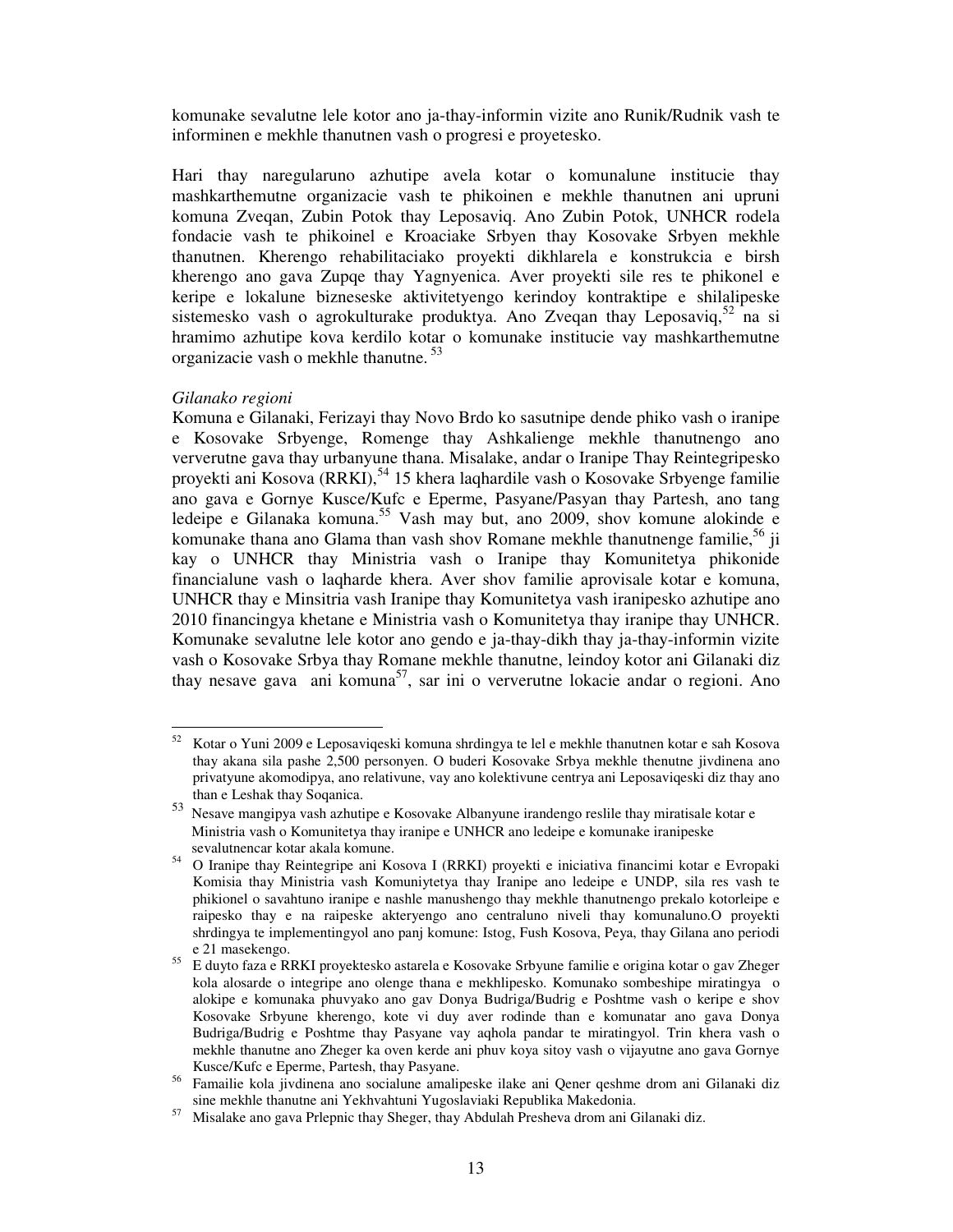Ferizayi, andar o rami e UNDP-ko menajimo SPARK proyekti,<sup>58</sup> neya khera konstruktisale vash o Kosovake Srbyune familie ano gava Softay/Softoviq kotar o Aprili 2010, numay ini kay o jene akale familenge thanisale ano akala khera olengo aktualuno iranipe padnar aqhavgyola. E komuna, ini kay si mangipya e Kosovake Albanyune buderuno komuniteti, may angle halile te laqharen o droma ano iranipeske thana, thay ano Marti o laqharipesko procesi agorisalo. O Iranipe thay Reintegripe ani Kosova II proyekti  $(RRKII)^{59}$  sile res te kerel o re laqharipesko azhutipe thay reintegripesko phikoipe vash yekh gendo e Ashkaliengo thay e Kosovake Srbyenge mekhle thanutnengo. $60$  O procesi e alokime thanengo vash o kherenge proyektya phirel, a buderi pohari. Komunake institucie aktivune lena kotor ano ververutne jathay-infomrin thay ja-thay- dikh vizite vash o mekhle thanutne, leindoy kotor e Ferizayeski diz thay ververune gava ani komuna<sup>61</sup> sar vi o ververutne lokacie ano regioni. Ani Novo Brdaki komuna, o iranipeske aktivitetya fokusisale may but ano implementipe e organizime iranipyenge proyektengo ano gav Klobukar, financimo kotar e Ministria vash Komunitetya thay Iranipe thay e komuna. Ano Yuli 2009, 22 Kosovake Srbyune familie irasale ano olenge neve laqharde khera ano gava. Komunake institucie, vay o sevalutne e neva formirima komunake departamentengo vash o komunitetya thay iranipe, aktivune siton angazhime ano asistipe e iranipesko e civilyuna registraciake procedurencar sar ini o aver sherune sure phanglo olenge iranipeya.<sup>62</sup>

Ano komuna Vitia thay Kamenica numay nesave iranipeske iniciative implementisale ano 2009 thay 2010. Palo yeklh masek e dialogesko mashkar o Kosovako Albanyuno buderuno komuniteti thay UNHCR, e komunaki asambleya ani Vitia miratingya o alokipe e komunake thanesko vash o keripe e kherengo kotar e Ministria vash o Komunitetya thay Iranipe thay UNHCR vash o duy romane familie kay irasale ano gav Radivoyc/Radivoyce.<sup>63</sup> Komunake sevalutne lele kotor ano yekh gendo e ja-thaydikh vizite astarindoy e Kosovake Srbyen kola siton mekhle thanutne ano verveurtne

<sup>58</sup> <sup>58</sup> Savahtuno Partneriteti vash Azhutipe e Minoritetyenge Iranipesko ani Kosova (SPARK) formirisalo pe 2005 te kerel o integrimo ambrelako mehanizmi vash deipe e pherde multi sektoralune azhutipesko vash buderi individya thay irande. O proyekti, kova agoringya pe shrd e 2010, implementisalo kotar o Yekhune Nacienge Jamaipesko Programi (UNDP) ano tang ledeipe e Kosovake instituciencar, may but e Ministria vash Komunitetya thay Iranipe, komune, thay lokalune BRO.

<sup>59</sup> Iranipe thay Reintegripe ani Kosova II (RRKII) proyekti incirisalo thay financisalo kotar e Evropaki Komisia thay Ministria vash Komunitetya thay Iranipe thay implementisalo kotar o Danimarkako Nashle Manushengo Konsili. O proyekti sinele res vash phikoipe e savahtune iranipesko e nashle manushengo thay mekhle thanutnengo ano 24 implementipeske periodya. Implementisalo ano shtar komune: Klina, Ferizay, Obiliq, thay Ravuco.

<sup>60</sup> Shtar Ashkalienge famailie kola siton mekhle thanutne ani Yekhvahtuni Yugoslaviaki Republika Makedonia thay enya Kosovake Srbyune familie mekhle thanutne ano Leskovac, Nish, Kraguyevac, thay Kralevo lele kotor ano vijaipeski lista e proyekteski. Efta Kosovake Srbyune familie lele deciziya te na iranenpe kotar o buderi sebepya thay o Danimarkako Nashle Manushengo Konsili, sar implementipeski agencia, sitoy ano procesi e selektipesko e aver vijayutnengo mashkar o mekhle thanutne Kosovake Srbya.

<sup>61</sup> Misalake, Talinoci Muhajereve, Bablak, Softay, Nakodim, Balay/Stoykoviq, Sazli, Neredime/Nerodimle, Grlic/Grlica, thay Doganay.

<sup>62</sup> Komuna rodingya o pheruno phikoipe kotar e Ministria vash Komunitetya thay Iranipe vash te alosarel o problemya vash o pani, elektrika ano nesave thana, nanipe e avutna generaciake shaipyengo, thay siguripe e dikhlaripesko kotar o vijayutne.

 $\frac{63}{63}$  O procesi aqhavdilo odoleske kay o gaveske reprezentya may angle biqhalde lil e politikake thay financienge komiteteske sheruneske mamuyindoy o iranipe thay vakerindoy kay akala duy familie sine lele kotor ano qoripe e mekhle kherengo ano konflikti e 1999.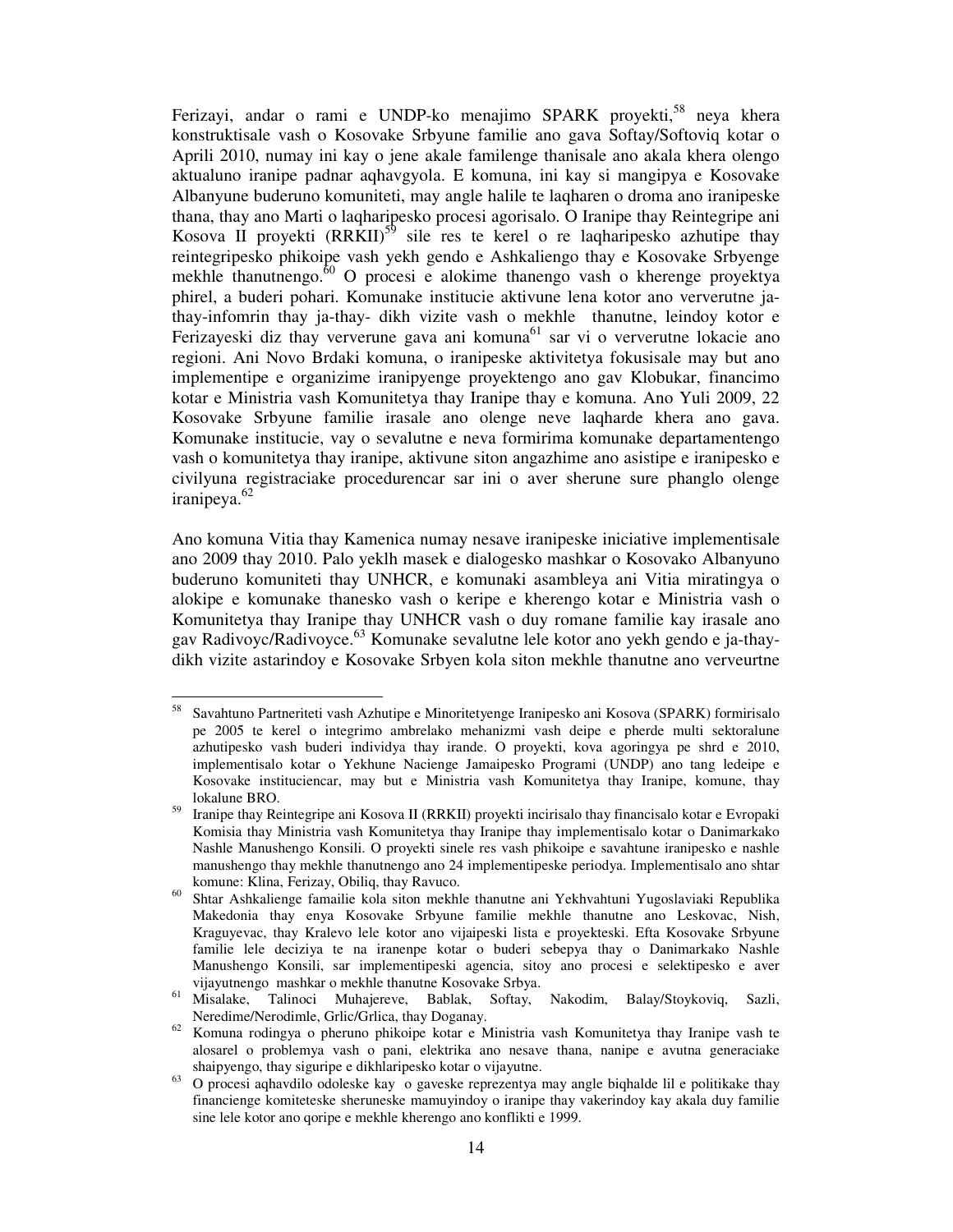thana e upruna Srbiako sar ini o mekhle thanutne ani Yekhvahtuni Yugoslaviaki Republika Makedonia.<sup>64</sup> Ani Kamenica, ini kay mothavdilo o interesi kotar o nesave mekhle thanutne Romane familie vash te iranenpe ano olenge originake thana vay te relokingyon ano aver gava, e komuna na lela nisave bajakya vash te phiravel olengo iranipe thay reintegripe. Ano 2009, komunake institucie lele kotor ano nesave ja-thaydikh vizite vash o dersh Kosovake Srbyenge mekhle thanuente ano gava e Ravucoeske, thay aver dikhlaripeske vizite agorisale ji pe agor e Yulesko 2010. E komunaki butikeripeski grupa vash iranipe aktual dikhlarela o konceptesko lil kova sile res vash te phiravel olengo iranipe.

Ani Shtrpca, Kaqaniko, Hani e Elezesko, na sine iranipeske aktivitetya ano 2009 thay 2010. Ani Shtrpca, o aktivitetya fokusisale ano arakhipe e soluciako vash e mekhle thantunengo jivdipe ani Brezovicako kolektivuno centro. Ano Yuni 2010, e komuna alokingya e komunaki phuv thay dengya o tenderi vash e konstrukcia vash o trin apartamentyengo keripe vash te akomodinen e mekhle thanutnen kola aktual jivdinena ano kolektivune centrya thay aver socialune jivdipeske personya. E iniciativa financisali kotar o Kosovako Raipe. Ini kay sine mangipe kotar o Romane mekhle thanutne vash te iranenpe ano Kaqaniko, e komuna na lela o konretune bajakya vash te del phikoipe vash olengo iranipe. Yekhune, o iranipe e Kosovake Srbyengo thay e Romengo na figurisalo zorale ani agenda e komunaki Hani e Elezesko/Jeneral Yankoviq.

#### *Peyako regioni*

-

O komune e Peyaki, Istogeski thay Klinaki ko sasuntipe dende phiko vash o iranipe e mekhle thanutnengo sar si o Kosovake Srbyuno, Romano, Ashkalyuno thay Egipqanyuno komuniteti. Misalake, andar o rami e RRKI proyektesko, o gendo e Kosovake Srbyune mekhle thantune familengo asistisale olenge iranipeya ano nesave lokacie ani Peyaki komuna.<sup>65</sup> Vash may but, e komuna phikoingya o iranipe e 27 Kosovake Egipqanyengo ani Peyaki diz, Lesane/Lehsan, Vitomirica thay Vragovci, sar ini shov Romane familie ani Peyaki diz. Komunake sevalutne, leindoy kotor ini o sheruno vash o komunitetya, aktivune lele kotor ano serie e ja-thay-dikh vizite vash o Kosovake Srbya, Roma thay Egipqanyune Famile ani Peyaki diz thay nesave gava ani komuna,<sup>66</sup> sar ini e ja-thay-informin vizite ani Pogdorica thay Berane, Montenegro. E Istogeski komuna, andar o rami e RRKI proyektesko, dengya phiko vash o iranipe e Kosovake Srbyune mekhle thanutnengo ano gava Gurtakoc, Osoyane, Crkolez thay aver gava. May but, e komuna kooperingya direkt e Ministria vash Komunitetya thay iranipe thay lokalune biraipkane organizacie vash te phikonien o iranipe e 20 Kosovake Srbyune familiengo ano gav Sinaye ano 2009. Vash may but, 16 Kosovake Egipqanyune familie kotar o Rudesh thay duy Romane familie relokisale ano gava Serbobran ano 2009 e yekhune proyekteya. E phuv vash e alternativuni relokacia alokisali kotar e komuna.<sup>67</sup> Ano 2010, e komuna pandar kooperingya direkt e Ministria vash o Komunitetya thay Iranipe thay aver phiravne ano azhutipe e

Misialake, ano gava Trpez, Pozharan, thay Radivoyc.

<sup>65</sup> Mislake, Vitomirica, na formaluno beshipesko than Lazoviq, Belo Pole, Peyaki diz, ayekha vi Nakl thay Maya e Zez/Crni Vrh gava.

<sup>66</sup> Misalake, gava Zahaq, Vitomirica, Ozdrim/Ozrim, Blagaye, Berzhnik, Blagaj, Turyak thay Treboviq sar ini 7 Septembri /7 Shtatori/7 Septembar than, Kristali than thay Peyaki diz.

<sup>67</sup> May lungo azhutipe musay sito vash te treteringyon o problemya phanglo e phuvyake peripeya ani irainipeski umal thay panyeske thay elektrikake phiravipya ano khera, sar ini te garantinen o siguripe e beshipesko ano obligipe ano dokumentipe, thay akcesi ano edukipe thay avutne generaciake shaipya vash o irande.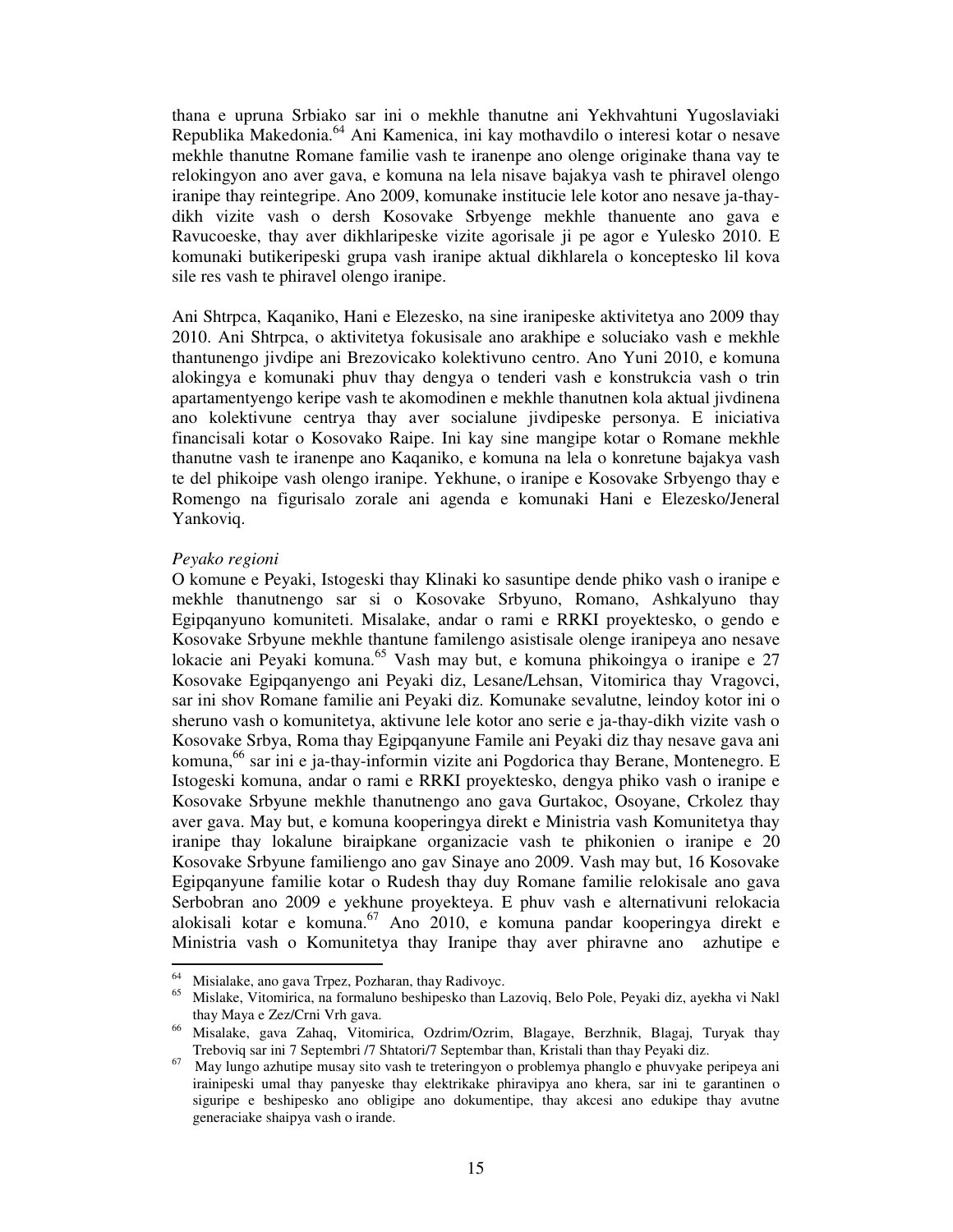Kosovakje Srbyune familiengo iranipe ano ververutne lokacie andar e komuna, leindoy kotor ano Zalq, Dragolevac, thay Muzhevina.<sup>68</sup> Pe agor, 13 ja-thay-dikh thay trinja-thay-informin vizite kjerdile kotar o Danimarkako Nashle Manushengo Konsili thay UNHCR ano ledeipe e komunake sevalutnencar, leindoy kotor ano Serbobrani thay nesave Kosovake Srbyune iranipeske thana sar kotar o thana e mekhle thanutnengo ano Montenegro.<sup>69</sup> Ani Klina, 17 Kosovake Srbyune familie irandile sar si pe rami e RRKII proyekti implementimo ano ledeipe e komuna, thay o gendo e familiengo aprovisalo vash o azhutipe e iranipesko.<sup>70</sup> May but, e komuna phikonigya o iranipe e Kosovake Srbyune mekhle thanutnengo ano Pograje/Pograde, Rudice/Rudice thay Pyetriq/Potrq ayekha vi ano gav Berkov/Berkovo. O gendo e Ashkalyune famailiengo kola sahipeya irandile ani komuna lele o humanitaruno azhutipeske paketya kotar o UNHCR, numay isilen pandar te phikoingyon e aver reintegripeske aqhavipyencar kotar e komuna. Komunake sevalutne lele kotor ano 13 ja-thay-informin vizite, leindoy kotor ini e Klinaki diz thay nesave gava ani komuna sar si vi ververutne lokacie e mekhle thanutnengo ano sah regioni.<sup>71</sup>

Ani Deqana thay Jakova, numay nesave aktivitetya implementisale vash te phikoinen o iranipe e mekhle thanutnengo. Komunake sevalutne ani Deqana participinde ano jathay-dikh vizite vash o potencialune Kosovake Srbyune irande, thay ano 2009, o komunako iranipesko procesi phiravgya e ja-thay-vizite ano Montenegro vash te diskutinen o iranipeske shaipya e Kosovake Srbyencar thay Kosovake Montenegroske mekhle thanutnencar.<sup>72</sup> Na si hramime iniciative kola lelile vash te phiraven o iranipe e Kosovake Romengo, Ashkaliengo thay Egipqanyune mekhle thanutnengo. Ani Jakova, na si hramime proyektya koya implementisale vash o iranipesko phikoipe. Kotar o 2009 ji pe 2010, o UNDP phiravipesko SPARK proyekti implementigya o phikoipe vash o iranipe e shov Egipqanyune familiengo ano Brekovcesko than thay gav Duyak. May but, e komuna ano ledeipe e Ministria vash Komunitetya thay Iranipe thay UNHCR aprovingya aver Romane, Ashkalyune thay Egipqanyune familiengo azhutipesko iranipe. Komunake sevalutne lele kotor ano trin ja-thay-dikh vizite vash o Egipqanyune thay Romane komunitetya kola siton mekhle thanutne ano Montenegro. E komuna reprezentisali kotar o ja-thay-informin vizite Egipqanyune thay Romane mekhle thanutne ano Montenegro. E ja-thay-dikh vizite vash o 15 Kosovake Srbyune mekhle thanutne palem aqhavdile ko palune panj maseka vash o nanipe e halovipe mashkar o relevantune interesime riga ani participeski lista.

-

<sup>68</sup>Ano gav Zhalc, mashkar 20 thay 30 Kosovake Srbya khereske adikerne irasale ano Marti 2010 thay akanake jivdinena ano tende kerde kotar o UNHCR. Pe agor e Mayesko 2010, aver 120 mangipya vash azhutipe e iranipesko ano Zhalc thay aver lokacie kerdile e komunake, sar si pe komunako iranipesko sevalutno. O keripe e 35 neve kherengo vash Kosovake Srbya thay ajukerdo komuniteti irande ano Zhalc thay Dragoyevac financimo kotar e Minsitria vash Komunitetya thay Iranipe shrdingya ano Yuli 2010.

<sup>69</sup> Mekhle thanutne vizitinde o gava Muzhevina, Grab/Shkoza, Dubrava, Belica, Bany/Banya, Polan/Polane, thay Serbobran/Srbobran.

<sup>&</sup>lt;sup>70</sup> Iranipeske lokacie astarena vi e Dolc/Dolac, Grebnik, thay Klinaki diz.<br><sup>71</sup> Ia-thay-dikh vizite, kerdile, ani Klinaki diz. thay ano gava D

<sup>71</sup> Ja-thay-dikh vizite kerdile ani Klinaki diz thay ano gava Dolc/Dolac, Drsnik/Dresnik, Pograj/Pograje, Drenoc/Drenovac, Budisalc/Budisavci, thay Dolc/Dolac. Ja-thay-informin vizite kerdile ano Kralevo, Kraguyevac, thay Qaqak.

 $72$  Sar rezultati, 13 neve mangipya vash azhutipe e iranipesko kotar o Kosovake Srbya kola siton mekhle thanutne ano Montenegro kerdile ani komuna pe 2010.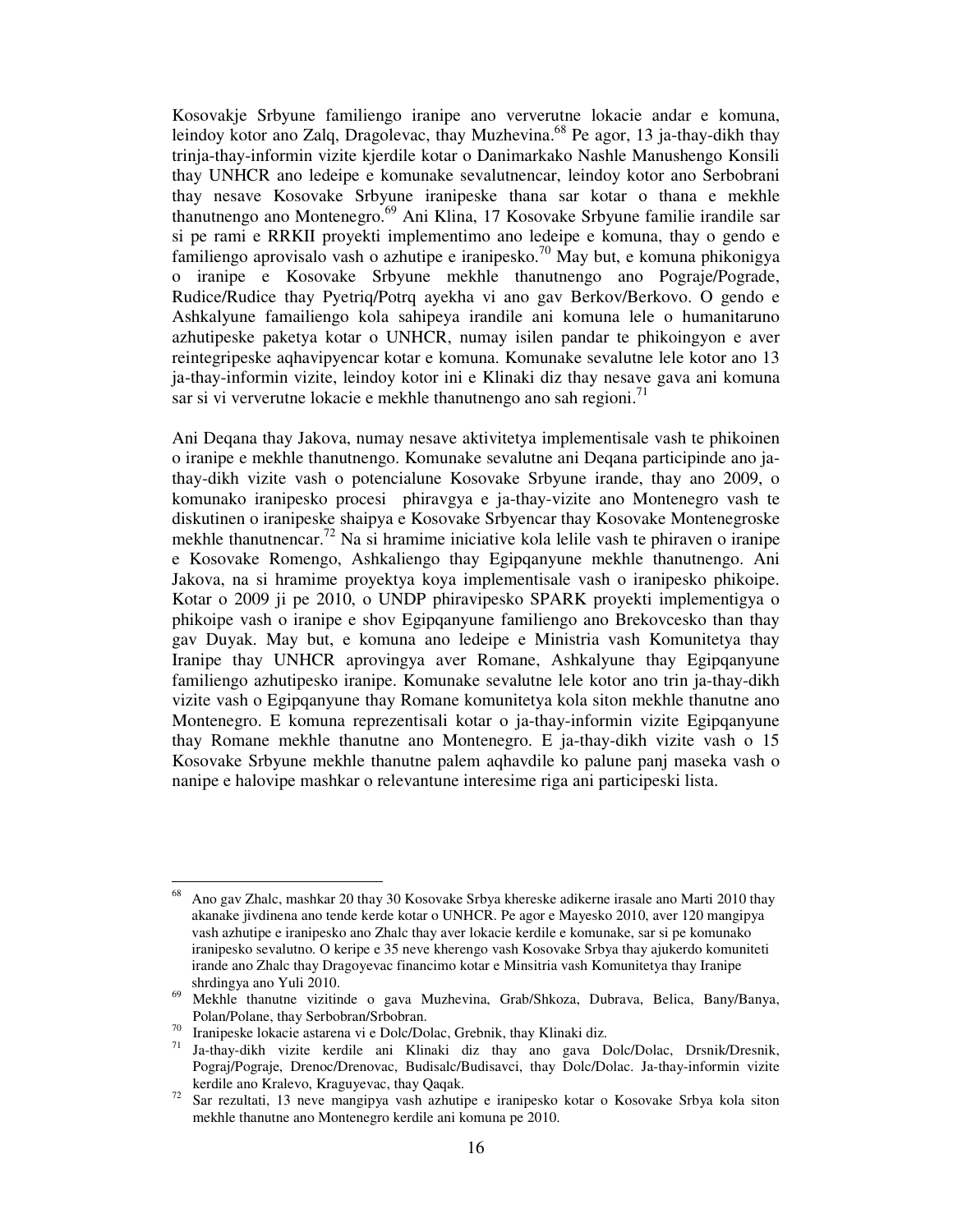#### *Prizrenesko regioni*

Prezreneski komuna aktivune angazhisali ano keripe e iranipeske azhutipesko ano 2009 thay 2010. Mashkar o buderi iniciative ano iranipeske proyektya ano gav Srbica e Poshtme/Donya Srbica, vash koleske e komuna adikergya nesave kedipya e internacionalune interesime rigencar thay e buderune komuniteteya, thay organizingya e ja-thay-dikh thay ja-thay-informin vizite vash o mekhle thanutne e Kosovake Srbyengo ano gava.<sup>73</sup> Vash may but, o gatisaripe vash rekonstrukcia e Kosovake Srbyune kherengo ano centro e Prizrenesko inicirisalo thay financisalo kotar e Ministria vash o Komunitetya thay Iranipe thay mashkarthemutne donatroya sito ano drom. Komunake sevalutne lele kotor ano nesave ja-thay-dikh vizite.<sup>74</sup> E Prizreneski komuna demonstrinela yekh nevo angazhipe vash te resel o shayutno iranipe e mekhle thanutnengo ani Kosova. Misalake, ano Oktobri 2009, e komunako iranipesko sevalutno vizitingya, angluni ver sar kotar o 1999 konflikti, pashe 25 (kotar o pashe 200) Kosovake Srbyen mekhle thanutne ani Shtrpcaki komuna.

Suhareka thay Ravuco siton ko sasuntipe phikodeyutne vash iranipe thay leipe e barvalipesko. Misalake, ani Suhareka, angluno ja-thay-informin vizita sar kotar o 1999 konflikti dikhlilo sar suksesuno ano Yuni 2010. E Suharekako komunako iranipesko sevalutno, e logistikune phokipeya kotar o UNHCR, leindoy kotor ani duy divuni vizita ano Beogradi, kote ov thay o Ministri vash o Komunitetya thay iranipe reprezentipeya arakhlile e mekhle thanutnencar e Kosovake Srbyengo kotar o gava Mushtisht, Reqana, Leshana, thay Mohlan/Movlane vash te vazden olengo iranipe thay te informinen olen vash e akanutni situacia ani komuna. Vash may but, komunake sevalutne lele kotor ano yekh gendo e ja-thay-dikh vizitengo.<sup>75</sup> O sah vizite sine karakterizime kotar o aktivuno kotorleipe vash o sheruno vay o talo sheruno. Ano Ravuco, RRKII sine sheruno asistipesko proyekti. Ano Marti 2010, e komunako iranipesko sevalutno, reprezentya kotar e Ministria vash Komunitetya thay Iranipe, Danimarkako Nashle Manushengo Konsili thay UNHCR lele kotor ano thanenge vizite, kote on arakhle 50 potencialune Kosovake Srbyune vijayutnen. Vash may but, ano 2009 thay 2010, yekh ja-thay-dikh vizita ano Ravuceski diz vash o 12 mekhle thanutne Kosovake Srbyen thay yekh avriyaluni ja-thay-dikh vizita ano gav Zoqishte vash 30 mekhle thanutne Kosovake Srbya kote organizisale o aktivuno kotorleipe e komunake sevalutnengo, leindoy kotor o sheruno thay o talo sheruno sevalutno. E vizita ano gav Zoqishte uli kotar e ja-thay-informin vizita ano Beogradi kotar o komunake sevalutne, khetane e reprezentyencar e Ministriako vash o Komunitetya thay Iranipe thay UNHCR. Phuvyako alokipe dendilo lafi buderi ver kotar o sheruno thay o aver komunake sevalutne, numay pandar na reslilo.

Dragasheski komuna lungyarela te inkurainel o iranipe e mekhle thanutnengo ani komuna, thay regularitetaya kerena o iranipe e mekhle thanutnengo e anglipeya thay siguripeya ani azhutipesko therdo iranipesko procesi. Numay, e komuna, nanipeya e bujetesko vash o komunako iranipesko sevalutno, na sitoy ani situacia te khelel may shukarni rola kana vakergyola vash o iranipeske aktivitetya.<sup>76</sup> Ano 2009 e komunako

 $73\,$ <sup>73</sup> Komuna ulavgya €90,000 vash o laqharipe e gaveske panyeske sistemesko, ayekha vi e Ministria vash Komunityetya thay Iranipe investingya pashe €340,000 vash o keripe e 13 kherengo vash o mekhle thanutne Kosovake Srbya thay khera vash o vijayutne e buderune ajukerde komunitetesko.

<sup>74</sup> Misalake, ani Prizrenski diz, yekh ani Vrbiqana, yekh ani Lubizhda.

<sup>75</sup> Misalake, ano gava Mushtishte, Mohlane, thay Reqane.

<sup>&</sup>lt;sup>76</sup> Ano nanipe e financialune kontributesko, e komuna na sinela shaipe te lel pa peste o sah iranipesko procesi. Ini kay sine e komunake iranipeske sevalutnesko butikeripe, na sine specifikuno bujeti kay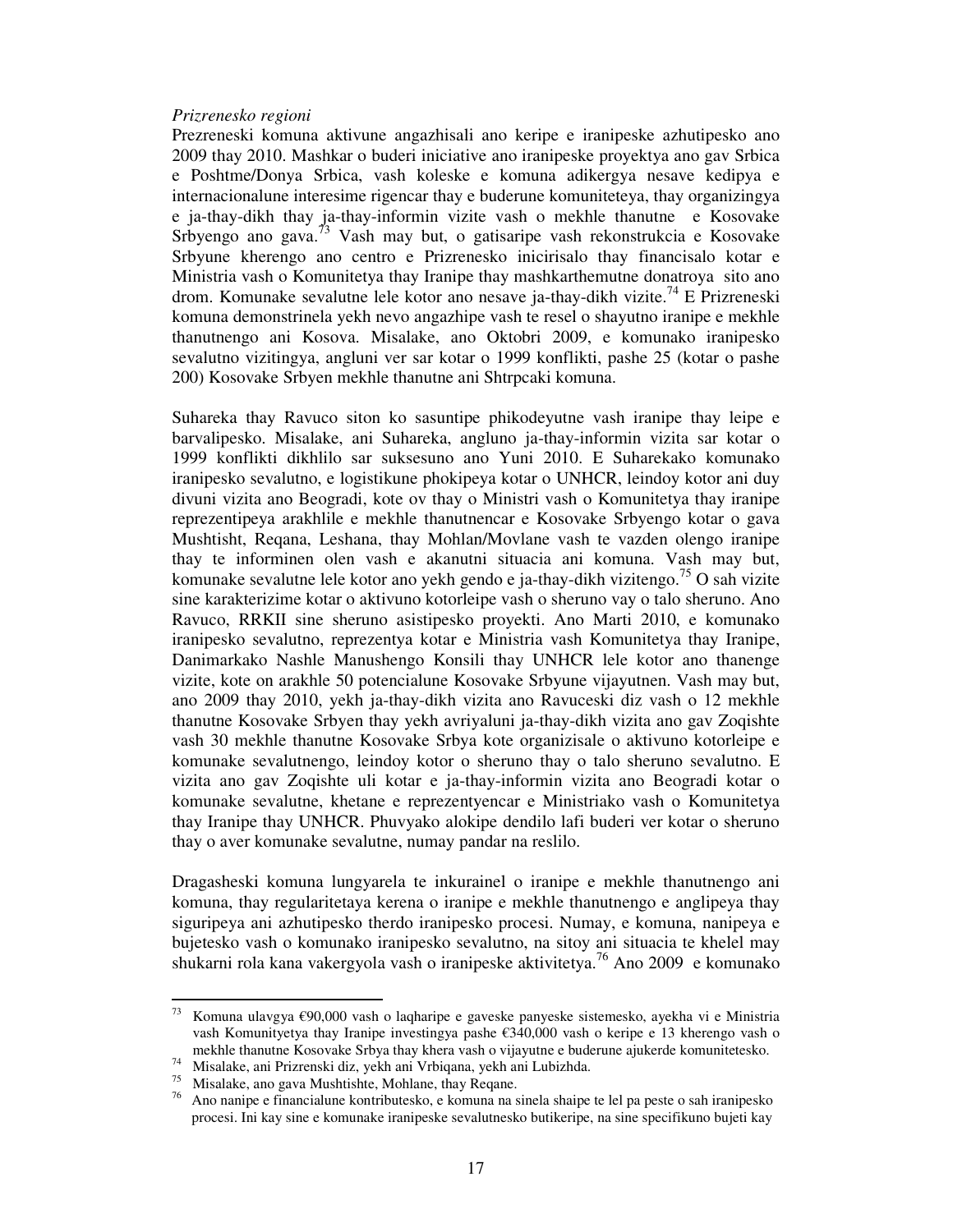iranipesko procesi, khetane e komunake iranipeske sevalutneya thay aver komunake sevalutne, lele kotor ano UNHCR-ko organizimo ja-thay-informin vizite ano mekhle thanutne Goranya ano Beogradi. Pe agor, ani Malisheva thay Mamusha, na si azhutipeske proyektya vash o mekhle thanutne thay na leilie pe buti. Palune aktivitetya ani Malisheva lele kotor pe 2002 thay 2003, kana o germanyuno KFOR thay Kosovaki policia organizinde vizite e Kosovake Srbyune mekhle thanutnengo ani komuna. E Mamushaki komuna qirla na angazhisali ano iranipeske aktivitetya sar kana konvertisali kotar e pilot komuna ani yekh pherdi hakayengi komuna ano Avgusti 2008.

#### *Prishtinako regioni*

-

Ani Prishtina, Fush Kosova, Obiliqi thay Shtimla nesave iniciative e reseya vash te phikoinen o iranipe e Kosovake Srbyenge, Romenge thay Ashkalienge mekhle thenutnengo implementisale ano 2009 thay 2010. Ani Prishtina, may but iranipeske iniciative fokusisale pedral o Kosovake Srbyune famailie, mekhle thanutne ani Kosova thay andar o regioni, implementingyola akanake ano gav Laple Selo kotar e Ministria vash Komunitetya thay Iranipe ani koperacia e komuna. Ano 2010, 33 apartmanya lele kotor ano vijaipeske proyektya, leindoy kotor 19 familie mekhle thanutne avri e Kosovatar thay 14 ano diferentune lokacie e Kosovake.<sup>77</sup> O keripe e apartamentyengo vash o pandar 88 mekhle thanutnenge familie sito ano drom. Vash may but, nesave Romane thay Ashkalyune familie ano Divanyolesko than, Besi thay Vranyevci vijainde kotar o azhutipe vash o kherengo keripe kerdo kotar e Ministria vash Komunitetya thay Iranipe thay UNHCR thay o Danimarkako Nashle Manushengo Konsili ano 2009 thay 2010.<sup>78</sup> Ani Fush Kosova, komunake institucie phikoinde o aktivitetya andar o roma e RRKI proyektesko. Birshutrin mekhle thanutnenge familie, leindoy kotor 14 Ashkalyune, duy Romane, shov Kosovake Srbyune thay yekh Kosovake Montenegroske vijainde kotar o azhutipe e kherenge keripesko thay avutna generaciako laqharipe ano 2009.<sup>79</sup> Komunako iranipesko thay komunake komitetesko sevalutno lela kotor ano nesave ja-thay-informin vizite ano ververutne lokacie ano regioni.

Ani Obiliqeski komuna, komunake sevalutne lele kotor ano selektipesko procesi e vijayutnengo prekalo RRKI proyekti thay ano phiravipe anglo iranipesko kedipe thay tereneske aktivitetya vash te identifikinen e mekhle thanutnen vash te irangyon ani komuna.<sup>80</sup> Vash may but, e komunako phikoingya o iranipe e nesave Romane thay Egipqanyune familiengo ano gava Plemetina thay Purano Obiliqi, kola vijainde kotar o kherengo keripesko azhutipe talo UNDP phiravipesko SPARK proyekti. Komunako

alokisalo vash o iranipeske aktivitetya ano palune bersha.Ministria vash Komunitetya thay Iranipe ano ledeipe e komuna thay UNHCR miratinde yekh gendo e azhutipesko vash o irande famailie.

<sup>77</sup>Godornipya vash o proyekti, kova dikhlarela o kheripya thay socio ekonomikuno azhutipe vash o sah 60 familie (leindoy kotor 24 mekhle thanutne avri e Kosovatar thay shov socialune sure), dendile ani nevi kreirimi komuna e Graqanicaki.

<sup>78</sup>Misalake, komunako iranipesko sevalutno lela kotor ano duy ja-thay-informin vizite ano kolektivune centrya ano "Konik I and II" thay yekh ano Berane (Montenegro), ayekha vi ja-thay– informin vizite ano Srbiake dizya Novi Sad thay Zrenyanin, kote nesave Kosovake Roma, Ashkalie thay Egipqanyenge familie siton mekhle odothe.

<sup>&</sup>lt;sup>79</sup> Riranipeske thana ano komune astarena e Kosovake Romen, Ashkalien thay Egipqanyen beshte ano 02, 07, 028, 029 droma ani diz thay gava e Nakarade.

<sup>80&</sup>lt;br>Sasutnipeya, 22 familie, leindoy kotor 12 Kosovake Srbyune, shov Kosovake Romane, thay shtar Kosovake Ashkalie, ka vijainen kotar o kherengo keripe thay social ekonomikuno azhutipe kotar akava proyekti.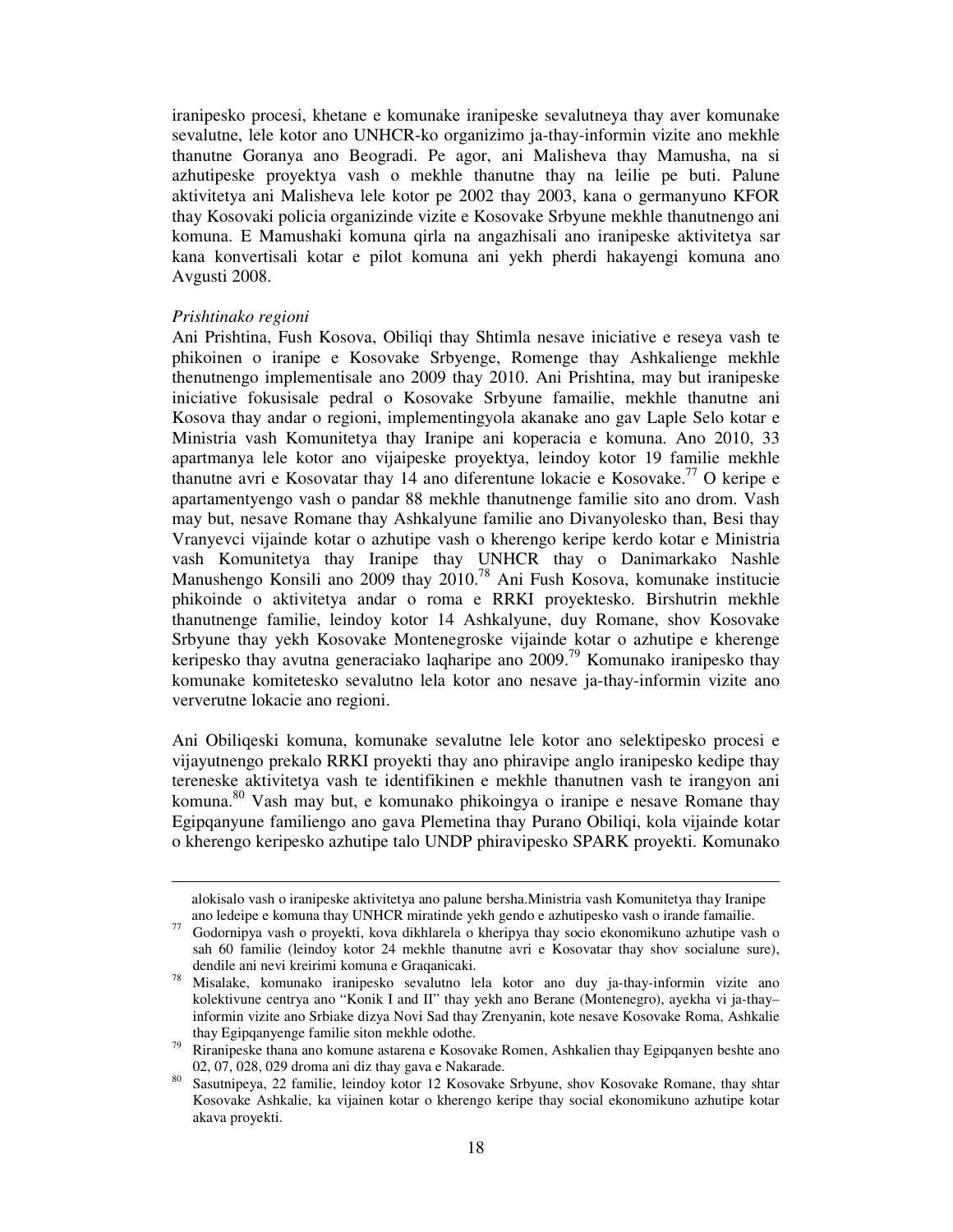iranipesko thay komunake komitetesko sevalutno thay o sheruno e komunako vash o komunitetya lela kotor ano nesave ja-thay-dikh vizite, leindoy kotor o Kosovake Srbya, Roma, Ashkalie mekhle thanutne, sar vi ano serie e ja-thay-informin vizite ano nesave lokacie thay regioni.<sup>81</sup> Ani Shtimla ano 2009 thay 2010, ofto Ashkalyune famailie, leindoy kotor ini 21 jene, irandile ani volontaryuni qhand ano olengo originako biando than ani Shtimlaki diz. On savore lele o khereske sevaluipya thay avutna generaciako azhutipesko paketi (hapepiipe thay sheya) kotar o UNHCR. Komunake institucie, leindoy kotor i nino sheruno, iranipesko thay komunitetyengo sevalutno, lela kotor ano duy ja-thay-dikh vizite vash o mekhle thanutne Kosovake Srbya ano gav Muziqan thay vash o Ashkalyune familie ani Shtimlaki diz organizimo kotar o Danimarkako Nashle Manushengo Konsili.

Ani Lipyaneski, Poduyevaki, thay Glogoceski komuna, nekobor iranipeske aktivitetya kerdile ano 2009 thay 2010. Ano Lipyan, e komuna phikonigya o iranipe e nesave Romane thay Ashkalyune irande familiengo ano 2009 thay 2010. Ani Poduyeva thay Glogoci, na sine specifikune proyektya kote implementisale vash te azhutinen e mekhle thanutnen ano resipe e sahastarde alosaripesko.

#### **4. SFIDE KOLENCAR ARAKHLONA O GODORNE KOMUNE ANO MANGIPYA E MEKHLE THAMUTNENGO THAY IRANDE**

Ji kay nesave komune kerde konsiderimo tentipe vash te phikoinen e mekhle thanutnen thay irame, sherunipeya ano kuadri e financime proyektendar kotar o centraluno niveli thay ververutne mashkarthemutne donatorya, o iranipe thay o reintegripe e mekhle thanutnengo lungyarela te mothavel o may bare sfide vash o savore Kosovake komune. O sfide ano jamaipe thay phiravipe e politikengo ani efektivuni qhand, strategiengo thay e proyektengo vash o mekhle thanutne thay e irande manushengo ano lokaluno niveli siton but. On astarena o nanipe e politikune mangipesko kotar e rig e thanutne instituciengo vash phikoipe ano iranipe, nanipe e financialune resursyengo ano komunaluno niveli, thay o samatredimo kapaciteti vash o keripe e politikengo, planifikipe thay phiravipe e proyektyengo kotar o komunalune institucie. Vash may but, o na pheruno koordinipe mashkar o interesime riga ano komunaluno niveli thay mashkar o centraluno thay lokaluno niveli, thay o kishlo funkcionalipe e institucionalune mekanizmengo thay koordinipesko ano nesave komune, mothavena o sfide kola aqhavena e lokalune institucie vash te keren may efektivuno azhutipe vash o mekhle thanutne thay irande.

#### *Nanipe e politikune mangipesko vay angazhipe vash iranipe*

Samatredimo politikuno mangipe vay angazhipe kotar o nesave komune vash te phikoinen iranipe sito yekh kotar o sheruno aqhavipe vash miratipe thay efektivuno miratipe e politikengo, strategiengo thay proyektengo e reseya vash azhutipe e mekhle thanutnengo thay irandengo. O jamaipe e komunake iranipeske strategiengo musay te phiravgyon kotar o uqhe komunake sevalutne, leindoy kotor vi o sheruno, talosheruno thay direktorya e departamentyenge, leindoy e rola e sherunipeski thay lena direktuno godornipe vash o procesi. Pashe akaleske, ano buderi sure, o procesi phiravgyola kotar o komunake iranipeske thay komunitetyenge sevalutne e tikne kotorleipeya vay

 $8\sqrt{1}$ <sup>81</sup>Misalake, Srbiake dizya Kraguyevac, Nish, Kraljevo, Beograd, Novi Sad, Subotica, Pozharevac, Vrnyaqka Banya, Matarushka Banya, Obrenovac, Kraguyevac thay Svilaynac, sar ini Podgorica thay Berane (Montenegro), thay Skopye (yekhvahtuni Yugoslaviaki Republika Makedonia).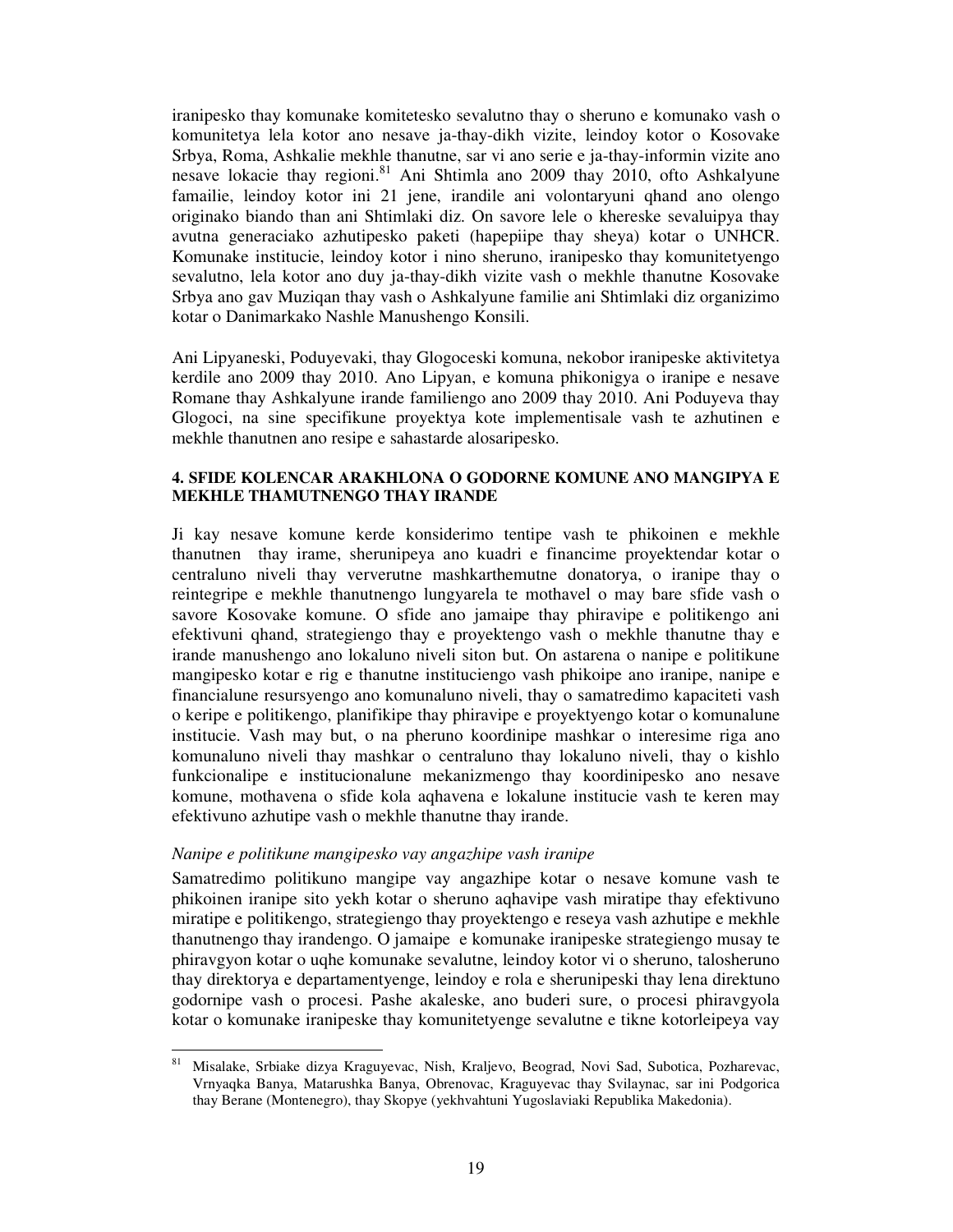phikoipeya kotar o komunako sherunipe. Angleder, akava legargya ano konsiderime trumipya e iranipeske strategienge miratipesko sar ini ano nasuksesi e integripesko e iranipeska strategiako ano jamaipeske planya e komunake kay te len pe konsideripe o bujeteske implikipya e strategiengo.

Kote o komunake iranipeske strategie miratisale, o phiravipe ano vahti e implementipesko e planirime aktivitetyengo vay proyektengo buti ver aqhavgyola kotar o nanipe e anagzhipesko e komunalune sherunipesko kay aktivune te angazhingyon ano aktivitetya phangle e iranipeya thay vash te sigurinen o musayutno phikoipe e administraciako, financie, thay lojistiuka vash o komunako iranipe thay komuniteteske sevalutne vash te azhutinen e mekhle thanutnen thay irame. Pashe akaleske, nanipe e politikune mangipesko buti ver manifestingyola kay sito may vasno kotar e sura e phuvyake ulavipesko vash o iniciative e planifikime iranipesko. Ji kay o komiteti e komunako thay iranipeske sevalutne ano buderi komune regulipya angazhingyona vash o aktivitetya ano tereni, leindoy kotor ini ja-thay-dikh thay jatha-informin vizite, kotorleipe vash o aktivuno astaripe e uqhe sevalutnengo ano akala vizite buderi ver na ovena. Yekhune, ano kotorleipe e uqhe sevalutnengo ano iranipeske trupe thay zoralipya ano komunaluno niveli sito buti ver kishlo, thay pe vahti angloaqhavela akale organyen kotar o phiravipe olenge funkciengo, ayekha sar lokhyaripe e khetane rendosko mashkar o astarde riga ano iranipesko procesi. Buderi ver o godornipe vash te azhutinen e mekhle thanutne thay irande sito mukhlo ko sasutnipe e komunalune sevalutnenge vash iranipe thay/vay komunalune ofisyenge vash komunitetya. Ji kay akala individya shay te oven angazhime vash te keren buti ano savahtuno iranipe, nanipe e interesesko thay e phikoipeya e komunalune phiravipesko isile yekh bilaqho efekti.

# *Nanipe e financialune resuryengo*

Efektivuno implementipe e ekzistime raipeske politikengo thay proyektengo vash o iranipe thay reintegripe buti ver aqhavgyola kotar o nanipe e financialune resuryengo ano komunaluno niveli ani adekvatuni qhand vash te azhutinen e mekhle thanutnen thay e irande. Komunake iranipeske strategie, te sine kay miratingyona, generaliteteya na amalingyona e mangle fondyencar vash te phiravgyon. Buti ver, specifikune shaipya vash o resursya kay phanglona e propozime aktivitetyencar vay proyektya kay na siton klaro identifikime. Akava na mothavdilo ani klaro rig te sine kay o komune ano plani silen te vastinen olen vay vash te phiren palo aver financialune resursya vash te len o propozime aktivitetya vay proyektya. Akava vakerla kay ano buderi sure o komunalune strategie e iranipeske siton o liste e shukarne resipyencar, bizo yekh yekhuno bujeti kova sito decisimo ano olesko phiravipe. Ini kay o komune siton obligime te sigurinen mangle fondya vash te azhutinen e mekhle thanutnen thay e irande vash olengo reintegripe, ano realiteti, on may but phikonigyona ano fondya kay siton ani dispozicia kotar o centraluno niveli vash o phiravipe e propozime aktivitetyengo kotar e komuna vay e proyektengo kay silen res te azhutinen e mekhle thanutnen kola irangyona.

Ano buderi komune na si ulavdo bujetesko thavd vash te phikoinen o iranipe thay reintegripeske aktivitetya vay te sigurinen o efektivuno funkcionipe e komunake trupyengo kola siton vash o garavipe thay promovipe e komunitetyenge hakayengo, leindoy kotor e mekhle thanutnen thay irande. Buderi hari yaveripyencar, komunako komuniteti thay iranipeske ofiserya na silen o adekvatune financialune resursya vash te pheren olenge dive-pe-dive godornipya vash te phikoinen e mekhle thanutnen thay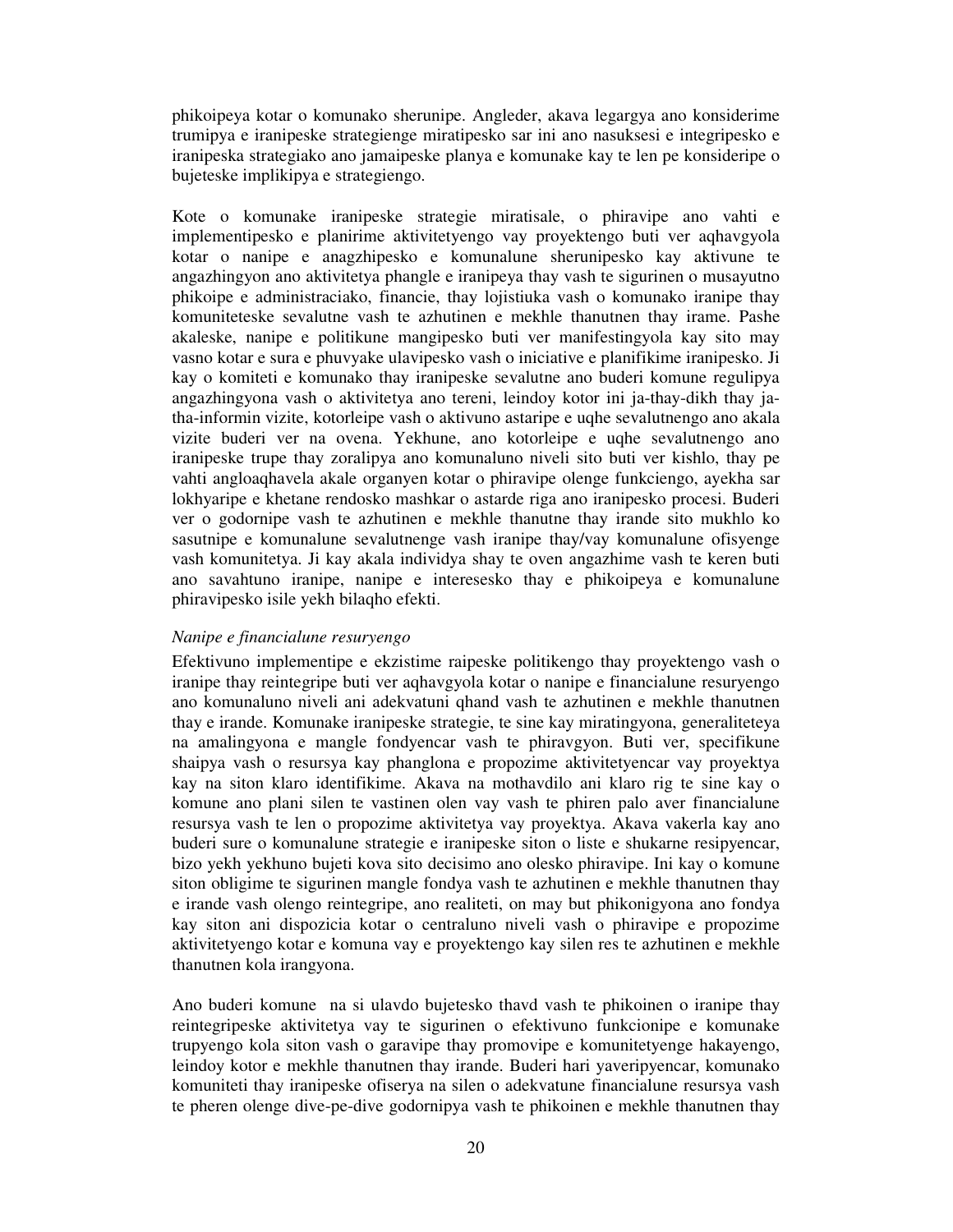irande. Sar si misalake, buderi na silen sherune operacionalune kotora sar si kompyuterya, telefonya thay vrde. Bizo akcesi ano vrde, komunako komunitetyengo thay iranipesko sevalutno nashti te phiravel pere mangle tereneske aktivitetya. May but, na si sigate yekh nanipe e fondyengo adresime vash o mangipya vash azhutipe, vay vash te pheren o aktivitetya kay ovna ano iranipesko than. Akava nanipe e adekvatune bujetesko kova na sito musayutno mangela te phenel kay odola komunalune sevalutne kola siton godorne vash o phikoipe e mangipyengo e mekhle thautnengo thay e irandengo buti ver siton ani situacia vash te keren akava ani efektivune qhand.

# *Nanipe e kapacitetyengo vash politikake keripyya, proyektengo planiripe thay proyektengo implementipe*

Nanipe e administrativune kapacitetyengo thay teknikune e komunalune instituciengo lungyarela te mothavel o sfide vash jamaipe thay efektivuno phiravipe e politikengo thay e proyektengo kay silen res te azhutinen e mekhle thanutnen thay irande. Komunake komunitetyenge thay iranipeske sevalutne ani sah e Kosova lele yekh baro gendo e treningengo kotar e Ministria vash o Komunitetya thay Iranipe thay ververutne internacionalune organizacie thay shukar siton gatsiarde vash olenge role thay godornipya. Pashe akaleske, administrativune kapacitetya thay teknikune e sevalutnengo, leindoy kotor e komunenge sherunen thay talo direktoryen e departamentyengo kola lenape e sura vash o mekhlipe thay iranipe aqhola tikno. Ano buderi sure, o sevalutne na silen janipe vash ulavde mangipya e mekhle thanutnengo thay irandengo, sar ini kapaciteti vash te keren thay te phiraven e pherdi iranipeski strategia, politike thay proyektya prekalo yekh kotorleipesko procesi astarindoy e savore relevatunen aktoryen ani iranipeski umal. Sar sebepi, o kualiteti e strategiengo thay e proyektengo sito buti ver bilaqho.Pashe akaleske, kote o komune lele o aktivuno phikoipe vash te azhutinen olen ano phira vipe e proyektengo vash iranipe thay reintegripe – misalake e duye proyektencar kotar o RRK - kapacitetya laqhargyona gradualiteteya. Ini kay akala proyektya azhutinena aktual numay ofto komune e Kosovake, ajukergyola kay o yekhune proyektya te shrden pe avipe.

# *Nanipe e koordinipesko ano komunaluno niveli thay mashkar o centraluno thay lokaluno niveli*

Nanipe e koordinipesko thay ledeipesko mashkar o interesime riga kola lena kotor ano iranipesko procesi sito citirimo ani lepardi qhand sar yekh kotar o sherune sfide vash o efektivuno planifikipe thay phiravipe e strategiengo, politikengo thay proyektengo vash iranipe thay reintegripe kotar o komunalune sevalutne. Ano buderi sure, komunake iranipeske strategie hramime siton kotar o komunake komunitetyenge thay iranipeske sevalutne desar kay jamaisale prekalo kotorleipesko akcesi kay astarela e komunake sevalutnen kotar o ververutne departamentya, lokalune niveleske kotorleipeske meknaizmya, reprezentya kotar o civiluno malipe thay mashkarthemutne organizacie, sar ini mekhle thanutne thay olenge asociacie. Kote funkcioninena o butyake grupe e komunake vash iranipe, ledeipe ano mashkar akale organesko thay e averesko kola siton godorne vash o sure e na buderune komunitetyengo buderi ver na siton.<sup>82</sup> Uqhe komunake sevalutne, buderuno

 $\frac{1}{82}$  Lokalune niveleske mekanizmya vash garavipe thay promovipe e komunitetyenge hakayengo thay intereseyengo astarena: komitetya e komunitetyenge, talosheruno e komunake sombeshipesko vash komunitetya, talosheruno vash komunitetya, komunaluno konsili e komunitetyengo vash siguripe, komunaluno sevalutno e komunitetesko, thay komunako iranipesko sevalutno.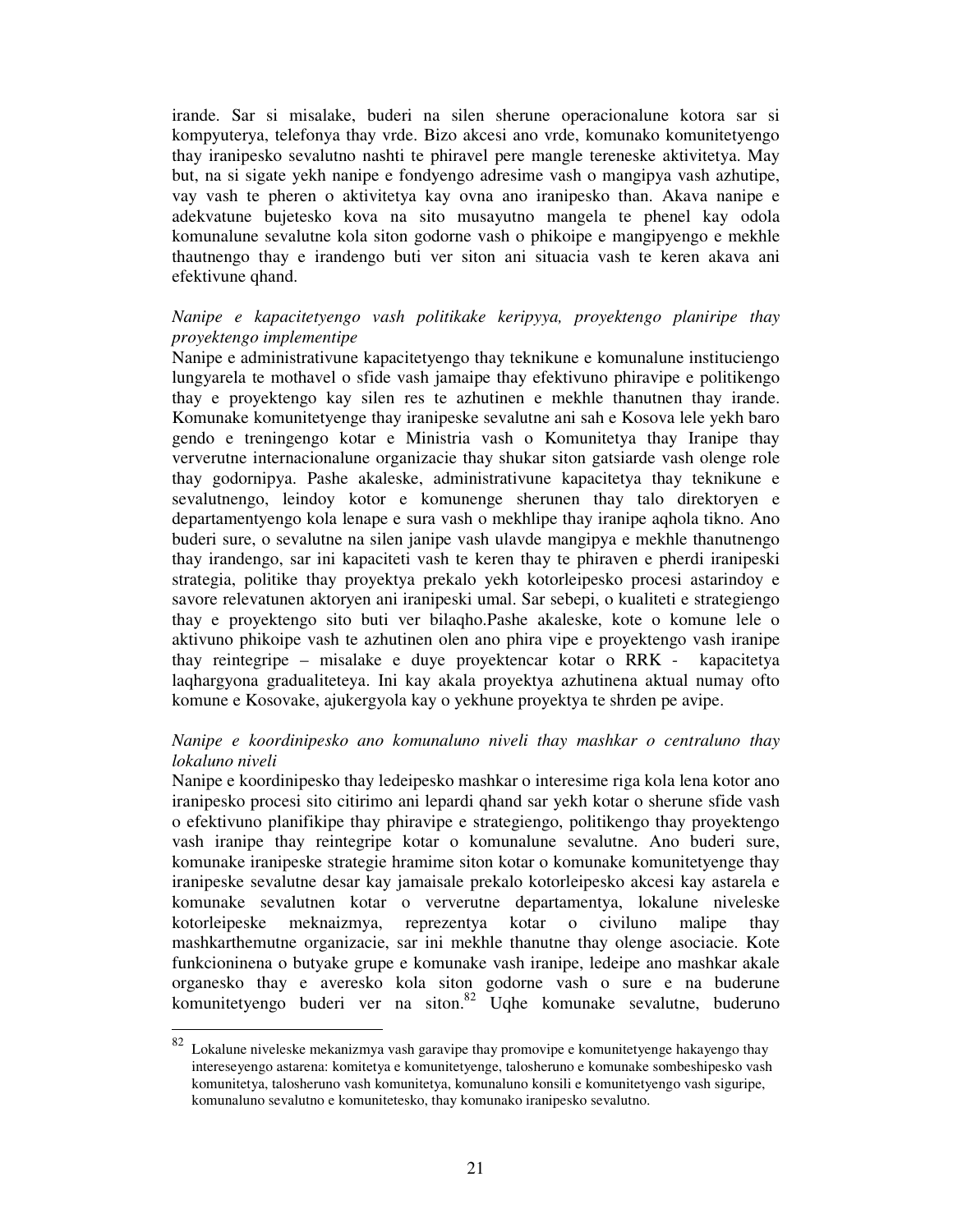komuniteti thay reprezentya e mekhle thanutnengo buderi ver na lena kotor ano butyake kedipya vazdime vash te jamainen komunalune strategie thay koordinipe e proyektyenge aktivitetyengo. Nanaipe e koordinipesko thay ledeipesko mashkar o komunake interesime riga, sar ini mashkar e komuna, buderuno komuniteti thay o irande ano jamaipe thay phiravipe e poltikengo thay proyektengo kerela pharo vash te den adekvatuno respodipe vash o musayipya e mekhle thanutnengo thay irande.

Ayekha sfide shay te oven may bilaqhe pe lugipe kotar o kishlo phiripe e informaciako mashkar o centraluno niveli, sherunipeya ani Ministria vash Komunitetya thay Iranipe, sar ini ano komunaluno niveli. Angleder, komune rovlardepe vash o nanipe e informaciako thay mothavipyengo kotar o centraluno niveli phanglo e jamaipeske proceseya e komunalune strategiengo vash iranipe. Yekhune, o komune buti ver siton na informime vash o programya thay proyektya thay menajime tentipyengo kotar o centraluno niveli thay ano nesave butya vash o aplikipeske procedure vash o prezentune fondya ano centraluno niveli vash implementipe e iranipesko thay stabilizipeske proyektya. Ministria vash Komunitetya thay Iranipe sar kotar o 2009 dengya respodnipe vash akala sfide adikerdo regularune tereneske thay informaciengo phiravipeske kedipya e komunake komunitetyenge thay iranipeske sevalutnencar kotar o savore komune, leindoy kotor ini o teknikune thay trin masekune kedipya e komunake sevalutnencar kotar o ververutne regionya, e reseya te laqharen e komunikacia thay koordinacia.

# *Nanipe e adekvatune kotorleipesko ano, thay funkcia e, komunake koordinipeske mekanizmengo*

Nanipe e kotorleipesko e relevantune komunake aktoryengo, leindoy kotor ini o uqhe komunake sevalutne, komunitetyenge reprezentya thay mekhle thanutnengo thay olenge asociacie ano komunake ledeipeske mekanizmya vash iranipeske reprezentya sitoy avutni vasni sfida vash jamaipe thay efektivuno implementipe e strategiengo thay e proyektengo ano lokaluno niveli. Ano buderi sure, komunake iranipeske strategiengo jamaipesko procesi hramipeya aqhavdilo vay qhinavdilo bazirindoy pe fakti kay o mekhle thantune na siton adekvatune reprezentime vay regulariteteya na lena kotor ano kedipya e komunake butikeripeske grupengo vash iranipe vay butyake grupe kerde te monitorinen o progresi vash iranipeske aktivitetya. Yekhune, o uqhe sevalutne buti ver na siton shukar reprezentime ano akala formuya. Buti ver komunake butikeripeske grupe vash iranipe thay butyarne kedingyona regulariteteya vay na saren. Aver komunake kotorleipeske mekanizmya ano komune siton buderi hari konsultime te sigurinen kay o iranipeske aktivitetya siton phangle e aver butyencar phanglo e na buderune komunitetyencar. May but, akate sito o baro gendo e situaciengo kote o komune na pherde o shaipe e komunake iranipeske sevaltuneske, kote o jeno kerela buti e funkcia may but se duye butyendar vay ayekha aqhavela o butya thay ano buderi sure na sito prezentune ani oleski/ olaki rola. Akana nanipe e mangipesko vash o interesi na qalavela numay o tereni thay dikhlarela kay kerdilo pe mekhle thanutne thay irande numay manifestinela peste ano but bilaqhe kerde iranipeske strategie thay politike kay kerdile ano nesave komune.

Ano sasuntipe, e iranipeske thay integripeske aqhola yekh bari sfida vash o Kosovake komune. Socio ekonomikuni situacia thay nanipe e shaipyengo vash e buti, sitoy yekh seriozuno darakeripe vash o buderi irande manusha, may but vash o Kosovake Srbya, Roma, Ashkalie thay Egipqanya. May but, yekh siguno darakeripe sito o samatredimo akcesi ani ilaka, blokiripe vay zabadesipe e iranipesko e ilakengo thay bikrisyuno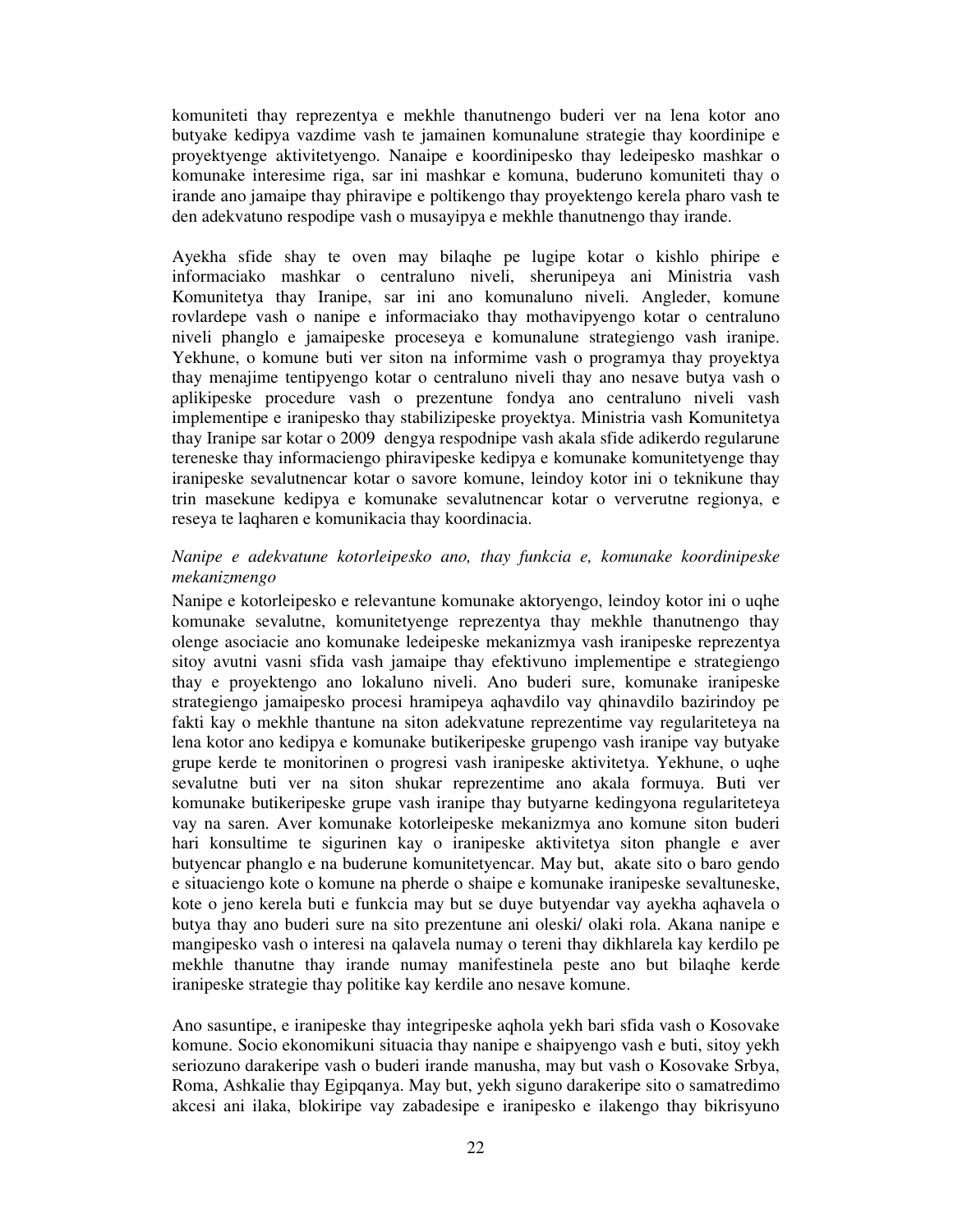astaripe e barvalipekso, leindoy kotor ini privatyuni phuv, komercialune thay agrokulturake. Akava aqhavel o iranipe thay dela yekh seriozuni sfida vash o komune, Kosovaki Agencia e Ilakaki, thay kriselinya, akaya agorutni duy ver respodutni vash o ilakako decisipe, sar ini vash policia, koya sitoy godorni vash o paldipe e bikrisyune ushkavnengo. Vash nesave komunitetya, sar si o Roma, Ashkalie thay Egipqanya, nanipe e ilakako sito seriozuno aqhavipe vash olengo iranipe. E reseya vash te adresinen akava darakeripe, komune musay te mothaven gatisaripe vash ulavdipe e phuvyako vash iranipeske proyektya vash akala komunitetya. May but, on musay te sigurinen o deipe e sherune komunake sevaluipyengo e mekhle tahenutnege thay irande, sar si akcesi vash sastipe, socialuni asistencia, thay edukipe.

# **5. KONKLUZIE**

Kosovake komune siton musayutne ano keripe e suksesune iranipesko thay reintegripesko sar ini politike e phiravipesko e lokalune reintegripesko thay jamaipeske shrdipya kay kreirinena o favoryune kondicie vash iranipe thay stabilizipe e komunitetesko. Pashe akaleske, o rendo kote e komuna angazhingyola aktual ano aktivitetya e iranipesko thay reintegripesko thay vash te len e ilaka e proceseski, yaveringyola kotar e komuna e komunatar. Pashe ekvash e komunengo kerde specifikune strategie vash te adresinen o mangipya e irandengo thay mekhle thanutnengo, numay o tentipya vash te phiraven o butya thay planifikime aktivitetya sine ko sasuntipe pe zoralipe, kote on phikoisale kotar o basta politikuno angazhipe thay phikoimo kotar o lungyarde khuvipya ano ledeipe e Ministria vash Komunitetya thay Iranipe, UNHCR, UNDP thay aver internacionalune aktorya. Ano komune kote ayekha phikoipya na siton dende vay may hari ovena, o tentipya vash te reslon o savahtune alosaripya vash o mekhle thanutne lungyargyona te oven hasarde.

Sherune pharipya thay aqhavipya kolencar arakhlona o komune ano implementipe e politikengo, strategiengo thay proyektengo vash mekhle thanutne thay irande astarena o bujeteske samatredipya, nanipe e politikune mangipesko vay angazhipe kotar o komunaluno sherunipe, nanipe e kapacitetyengo e komunalune relevatune sevalutnengo, thay o problemya e khetane koordinipesko ano ulavipe e informaciako mashkar o aktorya kola lena kotor ano centrtaluno thay lokaluno niveli. Vash may but, samatredimo akcesi ani ilaka, blokirimo vay zabadesimo iranipe e ilakako, samatredimo akcesi ano sastipeske sevaluipya, nanipe e ekonimune jamaipyengo thay yekh sasavutno dikhipe e na siguripesko ano mashkar e mekhle thanutnego siton o bare aqhavipya vash sahastardo iranipe kola musay may zorale te adresingyon ano tang ledeipe e savore interesime rigencar.

# **6. REKOMANDIPYA**

# **E Kosovake raipeske**

- Agoripe e akcesesko, informacie thay publikune godornipeske aktivitetya kay phanglona e promovipeya thay garavipe e na buderune komunitetyengo, leindoy kotor o hako vash te irangyol, thay te phikonigyol o jamaipe thay phikoipe e strategiengo e informipesko thay e aktivitetyengo ano savore komune;
- Te siguringyol efektivuno ledeipe thay koordinipe mashkar o relevantune ministrie, godorne vash sastipe, edukipe, butyaripe, socialuno dikhlaripe, thanipe thay odola kay siton vash o komunitetya thay o sure phangle e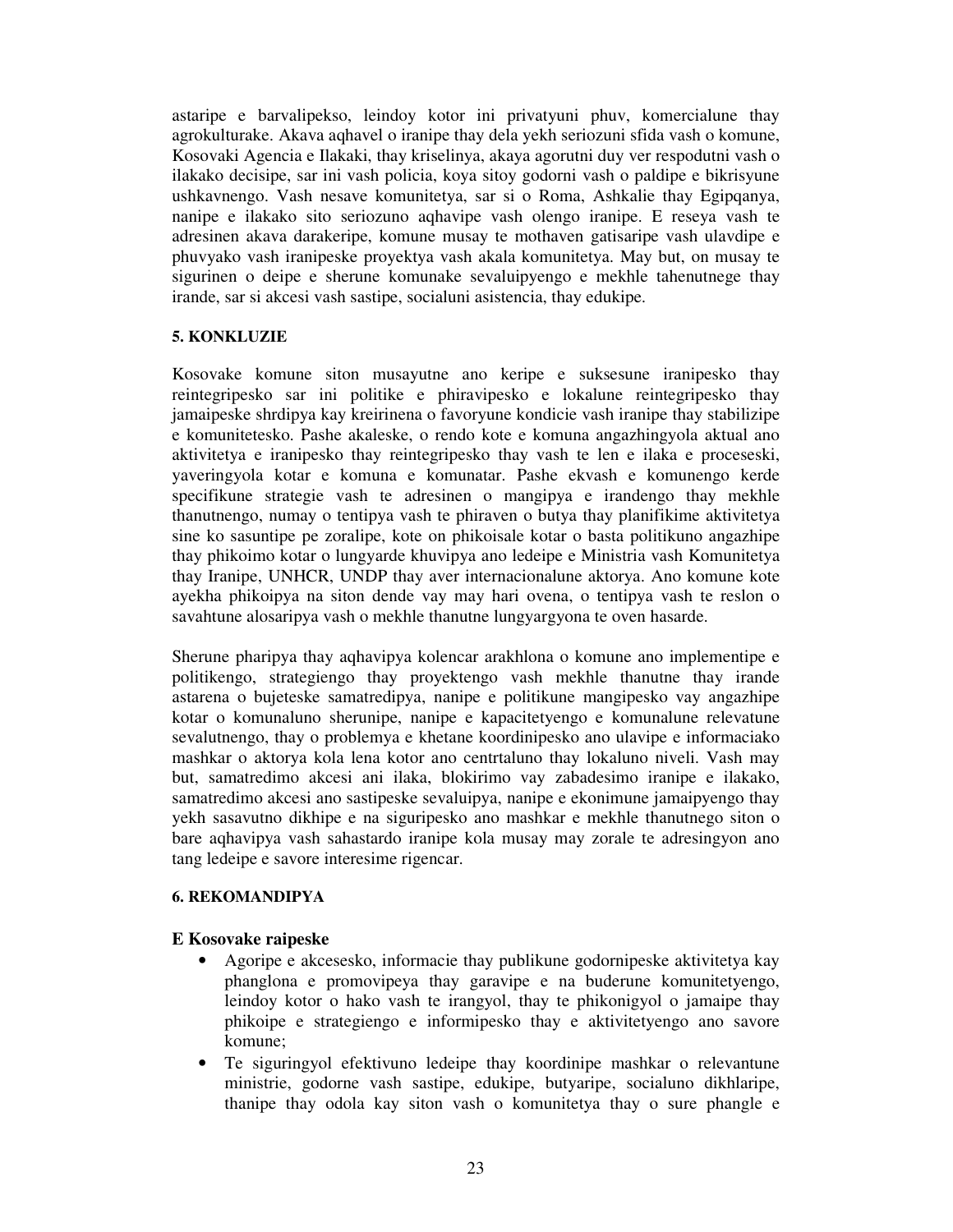iranipeya, ayekha vi ano lokaluno thay centraluno niveli, leindoy kotor ini prekalo regularune kedipya, yaveripe e informaciengo, thay khetane nota deipya/raportipya;

- Siguripe e vasne vastumnengo thay godipya vash o komune phanglo e jamaipeya e politikengo, strategiengo thay proyektengo vash iranipe, thay vash te sigurinen efektivuno komunikipe mashkar o centralune strukture thay komunalune vash te den shaipe e savore aktoryenge vash te kontribuinen ano akava procesi;
- Te lokhyarel o yaveripe e informaciako thay e praktikengo phanglo e savahtune iranipeya thay reintegripe, sar ini savahtuno jamaipe e komunitetesko ano mashkar e komuninengo, thay keripe e kapacitetengo e thanutne institcuiengo thay phikoipe e civilyune malipesko vash te adresinen o mangipya thay identifikime hasaripya;
- Zoralipe e rolako e komunalune sevalutnengo vash iranipe thay e komunalune komunitetyenge ofisyengo, thay vash te sigurinen o manglo phikoipe sar administrativuno ayekha vi financialuno vash te den shaipe olenge te agorinen pere funkcie ani efektivuni qhand;
- Siguripe e komunenengo basta fondyencar vash o efektivuno phiravipe e ekzistime poltikengo, strategiengo thay proyektengo kay silen res te azhutinen e mekhle thanutnen thay irande.

# **E komunenge**

- Ani efektivuni qhand te resolpe ji pe mekhle thanutne, leindoy kotor ini prekalo ja-thay-dikh thay ja-thay-informin vizite, thay te lokhyaren o kontaktya, dialogi thay yaveripe e informaciengo mashkar e komuna, ajukerde komunitetesko thay e mekhle thanutnengo/irande;
- Sigurinen o aktivuno kotorleipe e komunake uqhe sevalutnengo, komuniteteske kotorleipeske mekanizmya, civilyuno malipe, ajukeripesko komuniteti, thay, may but, mekhle thanutne/irande thay olenge asociacie, ano savore faze e planifikipeske thay phiravipe e komualune politikengo, strategiengo thay proyektengo vash o mekhle thanutne thay irande;
- Te siguringyol kay o akcesi e komunako vash iranipe thay reintegripe sito phanglo ini ano kotor e sasutne akcesesko ani rig e integripeski thay stabiliteteski e sah komunitetengo thay jamaipe e komunitetesko ano sasuntipe;
- Vazdipe e informaciake yaveripesko thay may shukarne praktikengo phanglo e savahtune iranipeya thay reintegripe, sar ini savahtuno jamaipe e komunitetesko mashkar o komune;
- Alokipe e basta komunalune resursyengo vash phiravipe e komunalune strategiengo thay programya vash phikope e iranipeske vay aver savahtune alosaripya vash o mekhle thanutne/irande;
- Siguripe e adekvatune financialune, administraviune thay politkune phikoipesko vash komunake kominiteteske ofisyengo thay komunalune sevalutne vash iranipe vash te zorakeren piri rola thay te dengyol shaipe olenge te pheren pere obligacie ani efektivuni qhand dive-pe-dive thay godornipya;
- Vazdipe thay lokhyaripe e sigurune iranipesko thay dinyiteteya e mekhle thanutnengo astardinoy o deipe e komualune phuyavko vash 99 bersh vash o iranipeske proyektya kay te garantinen o savahtunipe e iranipeske procesesko;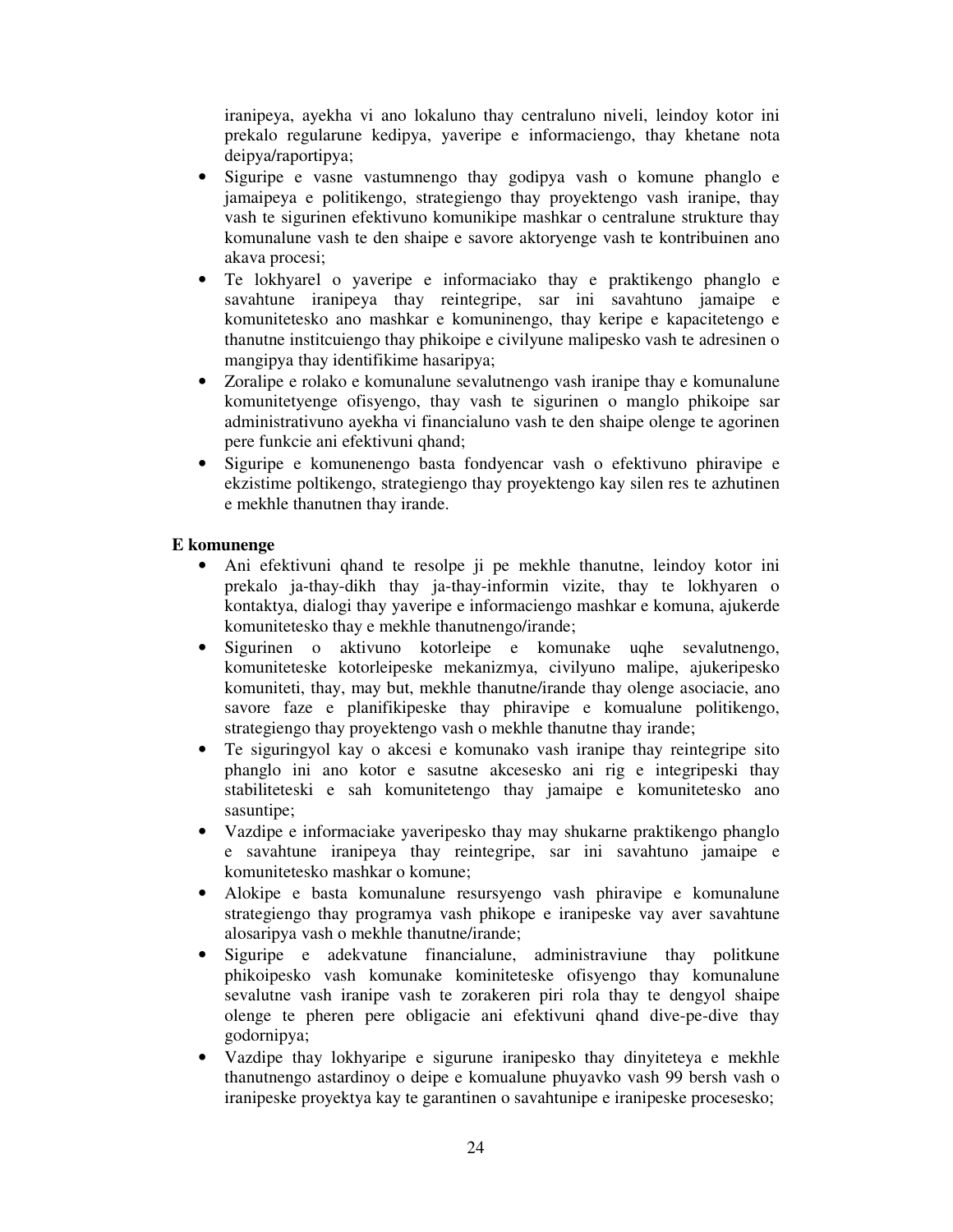• Gatisaripe e implementipeske planyengo vash te azhutingyon o mekhle thanutne kay mangena te integryingyon ano lokaluno niveli.

# **E mashkarthemutne komuniteteske**

- Te lungyarel te sigurinel financialuno phikoipe vash o iniciative e iranipeske thay reintegripeske, thay te promovinel o raipeski ilaka ano ministrengo niveli ano sheruneministresko thay komunenge sherunengo niveli sar ini kapacitetyengo vazdipe, may but ano komunako niveli, ano implementipe e iranipeske akitivitetyengo;
- Prioritarizinel o sociualuno thay ekonomikuno integripe e mekhle thanutnengo thay irandengo kana planiringyola thay implementigyona o iranipeskr proyektya.

**PHERIPE I: Keripe thay miratipe e komunake strategiengo vash iranipe (MRS)**